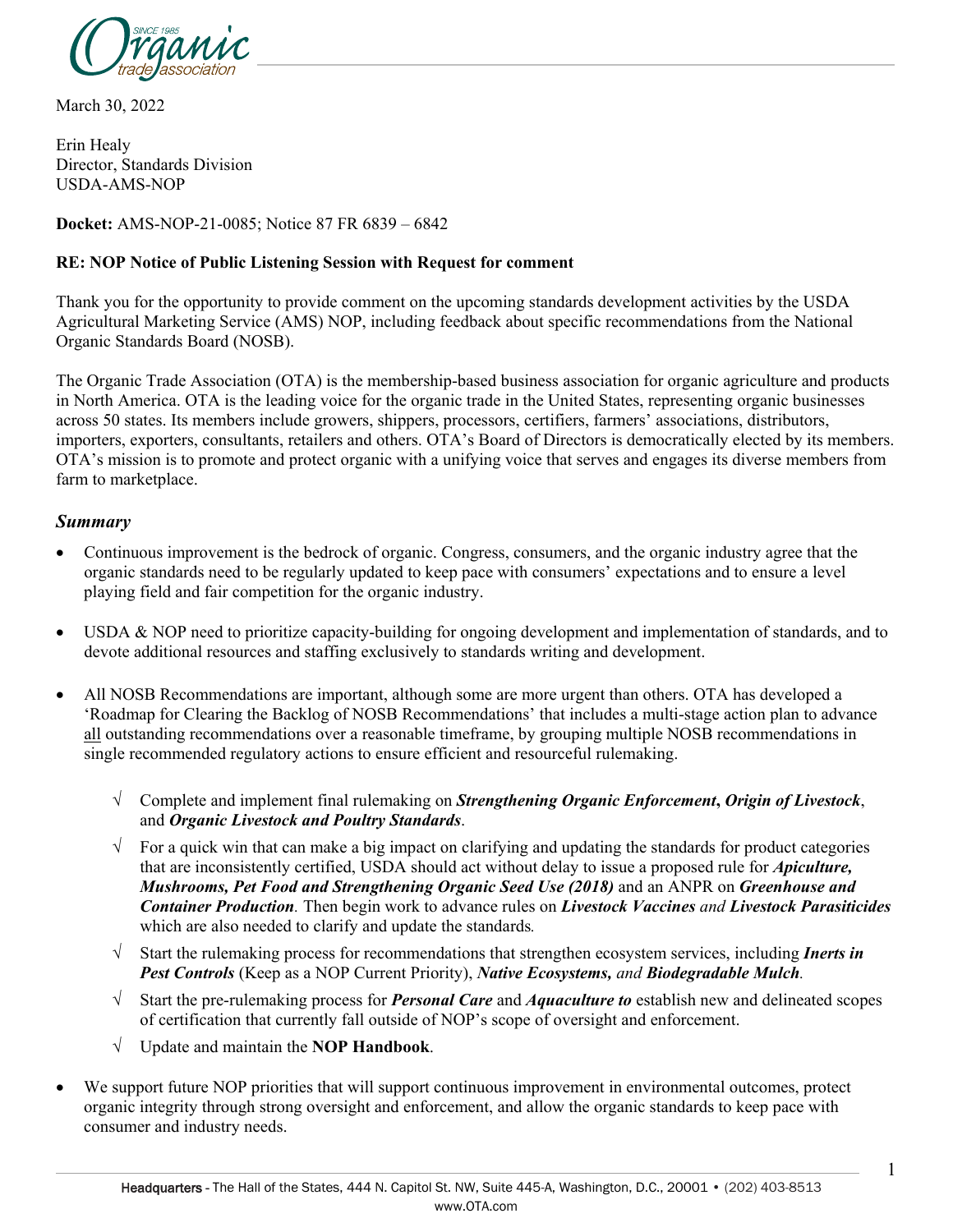

### *Responses to NOP's Specific Requests for Comment*

*NOP identified the following rules as current priorities: Strengthening Organic Enforcement (SOE), Origin of Livestock (OOL), Organic Livestock and Poultry Standards (OLPS) and Inert Ingredients in Pesticides.* OTA supports these current rulemaking priorities and we urge the department to expeditiously complete its work on SOE, OOL, OLPS, and Inerts. See OTA's additional comments in Section III and in Group A & Group D of our CIAO Roadmap.

*NOP invites comments on whether to prioritize the follow outstanding NOSB Recommendations.* All NOSB Recommendations are important. We developed a proposed multi-stage action plan to advance NOSB Recommendations through a public and transparent process by grouping multiple NOSB recommendations in single recommended regulatory actions to ensure efficient and resourceful rulemaking. See OTA's additional comments below and in Section III and in our CIAO Roadmap.

- *Organic Apiculture (Honeybee) Standards* Yes, urgent prioritize. See Group B-1.
- *Organic Mushroom Production Standards* Yes, urgent prioritize. See Group B-1.
- *Organic Pet Food Product Standards* Yes, urgent prioritize. See Group B-1.
- *Organic Aquaculture Standards* Yes, begin the pre-rulemaking process. See Group D.
- *Hydroponic/Aeroponic Production & Greenhouse/Container Standards for Organic Crops Yes, urgent* prioritize. See Group B-2. OTA disagrees with NOP's assessment of Greenhouses and Containers. NOP needs to begin the urgent yet complex work of developing standards for Greenhouse and Container Production to resolve known inconsistencies and widely divergent certification practices that have led to consumer confusion, certifier shopping and proliferation of "add-on" labels. We also disagree with NOP's premature conclusion to not publish standards to prohibit hydroponics. We strongly request that NOP publish an ANPR to begin the pre-rulemaking process for containers and greenhouse standards based on the 2010 NOSB recommendation and let stakeholders weigh in.

*NOP identified the following topics as not a priority and seeks feedback on prioritization.* OTA strongly disagrees with NOP's opinion on these items. As stated above, all NOSB Recommendations are important and should be prioritized. See OTA's additional comments below and in Section III and in our CIAO Roadmap.

- *Strengthening Organic Seed Usage* Urgent, prioritize. See Group B-1. OTA does not agree that the 2018 NOSB Strengthening Organic Seed Usage recommendation is already addressed by the organic regulations. The recommendation is a simple yet critical revision to the regulations to require *continuous improvement* in using organic seed on an annual basis. Commercial availability does not require any specific improvement benchmarks and is sufficiently open ended to allow for farmers to use nonorganic seed provided they demonstrate their search is valid. The pattern to use non-organic seed has flourished for decades despite the availability of organic seed. In the course of NOSB updating the 2013 organic seed guidance (NOP 5029), NOSB recommended that organic crop producers increase their organic seed usage over time, as a continuous improvement goal of the OSP. NOP rejected the recommendation and explained that the proposal for guidance went beyond the regulations. NOP explained that the regulations would need to be revised to support a requirement for increased organic seed usage, thus prompting the NOSB recommendation that was passed in 2018. Unfortunately, NOP is now saying that the NOSB recommendation is already addressed by the organic regulations. Further, while we appreciate the NOP training on organic seed sourcing and the ACA Best Practices to help support certifier consistency, these tools are not a substitute to a regulatory requirement to increase organic seed usage annually.
- *Personal Care Product Standards* See Group D.
- *Eliminate Incentive to Convert Native Ecosystems to Organic Production* See Group C.
- *Livestock Vaccines (Restricting Vaccines Made from Excluded Methods)* See Group B-3.
- *Livestock Parasiticides (Clarifying Emergency Use)* See Group B-3.
- *Excluded Methods Terminology and Determinations* See Group E.
- *GMO Prevention Strategies* See Group E.
- *Genetic Integrity for Transparency of Seed Grown on Organic Land* See Group E.
- *Commercial Availability Criteria for Non-organic Agricultural Ingredients* –See Group E.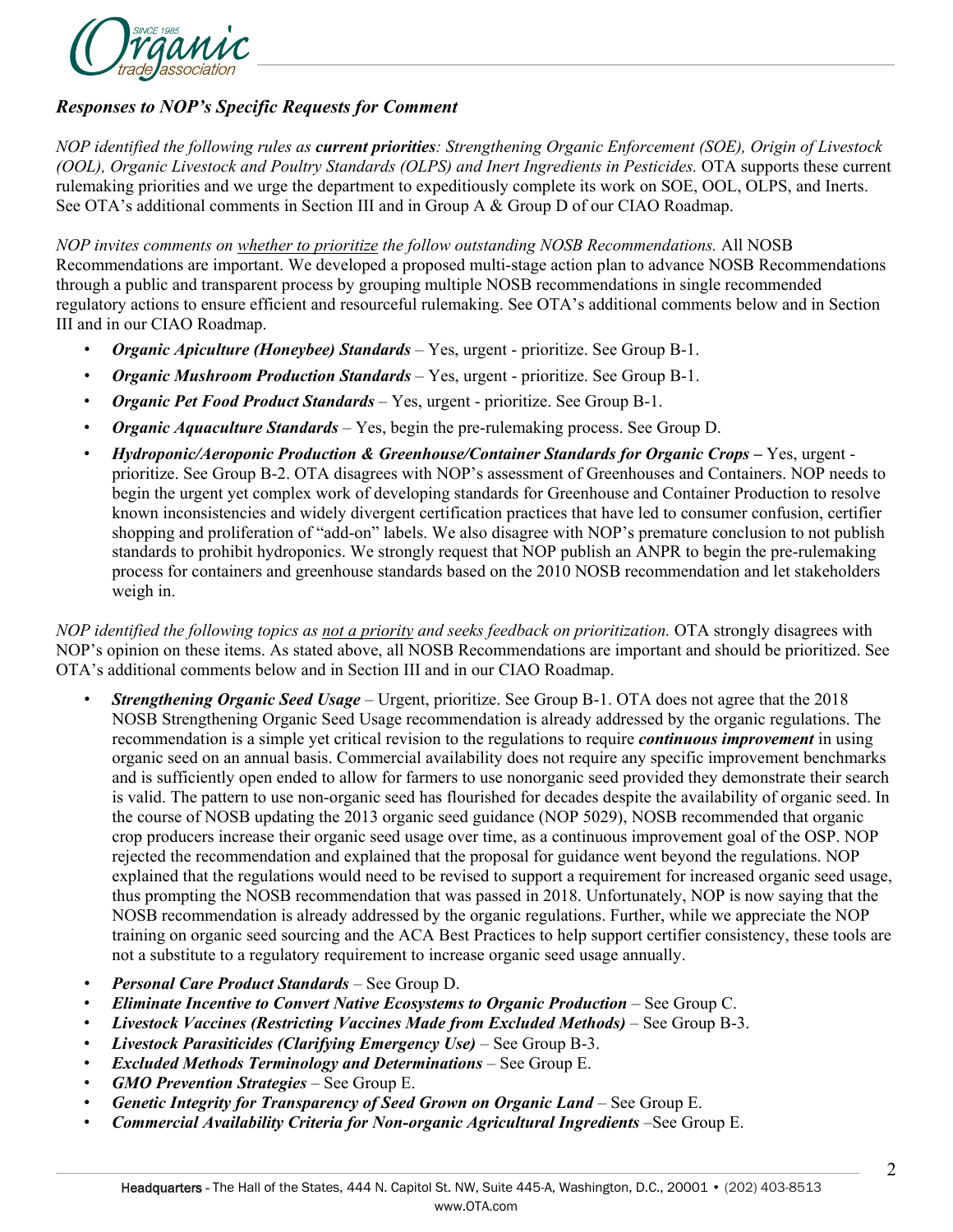

*NOP has asked for comments on the NOP program structure and allocation of resources to support standards development or other program priorities.* USDA & NOP need to prioritize capacity-building for ongoing development and implementation of standards. See OTA's comments below in Section II.

*AMS invites comments on other areas of the NOP Handbook that need to be updated.* See OTA's additional comments in our CIAO Roadmap (Group E) for specific NOSB Recommendations for instruction and guidance to be advanced through updates to the NOP Handbook.

### *We offer the following more detailed comments…*

### **I. Introduction**

Continuous improvement is the bedrock of organic. Despite the rapid growth and success of the organic sector, one of the largest challenges facing the industry is the lack of progress by USDA in implementing updates to the organic standards to keep pace with the changing marketplace and consumer needs. In the past 10 plus years, NOSB has passed over 20 final recommendations to advance the organic practice standards, yet USDA has not completed rulemaking on a single one of them. In fact, the only update to the organic practice standards since 2002 based on an NOSB recommendation was the pasture rule, completed in 2010.

The expectation has always been that as the organic market grew and evolved, the standards would not remain static but would require continuous improvement and fine-tuning by USDA. Unfortunately, the lack of advancement in the organic standards has prevented some segments of the market from developing, has led to declining consumer trust in the organic label, and caused economic hardship to U.S. organic farmers. The failure of government to keep pace with consumers, industry and the environment is harming and fragmenting the market, and stifling innovation and continuous improvement within the sector.

The organic standards need to be regularly updated to keep pace with consumers' expectations and to ensure a level playing field and fair competition for the organic industry. To continue the success of the organic program and keep up with the marketplace, USDA and NOP need to devote additional resources and staffing exclusively to standards writing and development. Updating standards is not only a basic tenet to ensure relevance of a standard, it is also a basic consumer expectation. This statement is strongly supported by data in an Edelman survey conducted in November of 2021. The survey shows that 89% of shoppers say that USDA should review and update the standards periodically and 87% expect that they be updated to reflect evolving understandings about soil, climate, animal welfare, etc.

Congress also agrees that USDA must realign priorities and take standards development more seriously. On April 30, 2021, Congress introduced significant bipartisan legislation (H.R. 2918) that provides a pathway forward. The bill, the **Continuous Improvement and Accountability in Organic Standards Act** (CIAO), establishes a new framework for advancing the organic standards to keep up with the marketplace and ensure the credibility of the USDA Organic seal. It puts in place a more responsive and transparent federal process for the oversight of organic that will bring the government up to speed with the modern organic sector. Nearly two dozen members of Congress are [co-sponsors](https://ota.com/sites/default/files/indexed_files/H.R.%202918%20Co-sponsors_2.pdf) of H.R. 2918 [\(list of](https://ota.com/sites/default/files/indexed_files/H.R.%202918%20Co-sponsors_2.pdf)  [co-sponsors\).](https://ota.com/sites/default/files/indexed_files/H.R.%202918%20Co-sponsors_2.pdf) Over 60 organic businesses have endorsed the bill as well as 50 current and former NOSB members [\(list of](https://ota.com/sites/default/files/indexed_files/H.R.%202918%20Endorsers_0.pdf)  [endorsers\)](https://ota.com/sites/default/files/indexed_files/H.R.%202918%20Endorsers_0.pdf).

As a start, the CIAO Bill requires USDA to seek input from organic stakeholders to help prioritize and create an action plan to address the backlog of stalled organic standards. We greatly appreciate the immediate steps AMS-NOP is taking to respond and move forward on this call to action. OTA's "CIAO Roadmap for Clearing the Backlog of NOSB Recommendations" (See Section III) was developed to support USDA's development of its action plan.

### **II. USDA Capacity, Resources, and Program Structure**

To help address the backlog of NOSB recommendations and set a course for successful standards development in the future, a realignment of current resources and staffing within NOP is necessary. In our process of prioritizing NOSB recommendations, the TOP priority that emerged is that **USDA and NOP need to build capacity for the ongoing**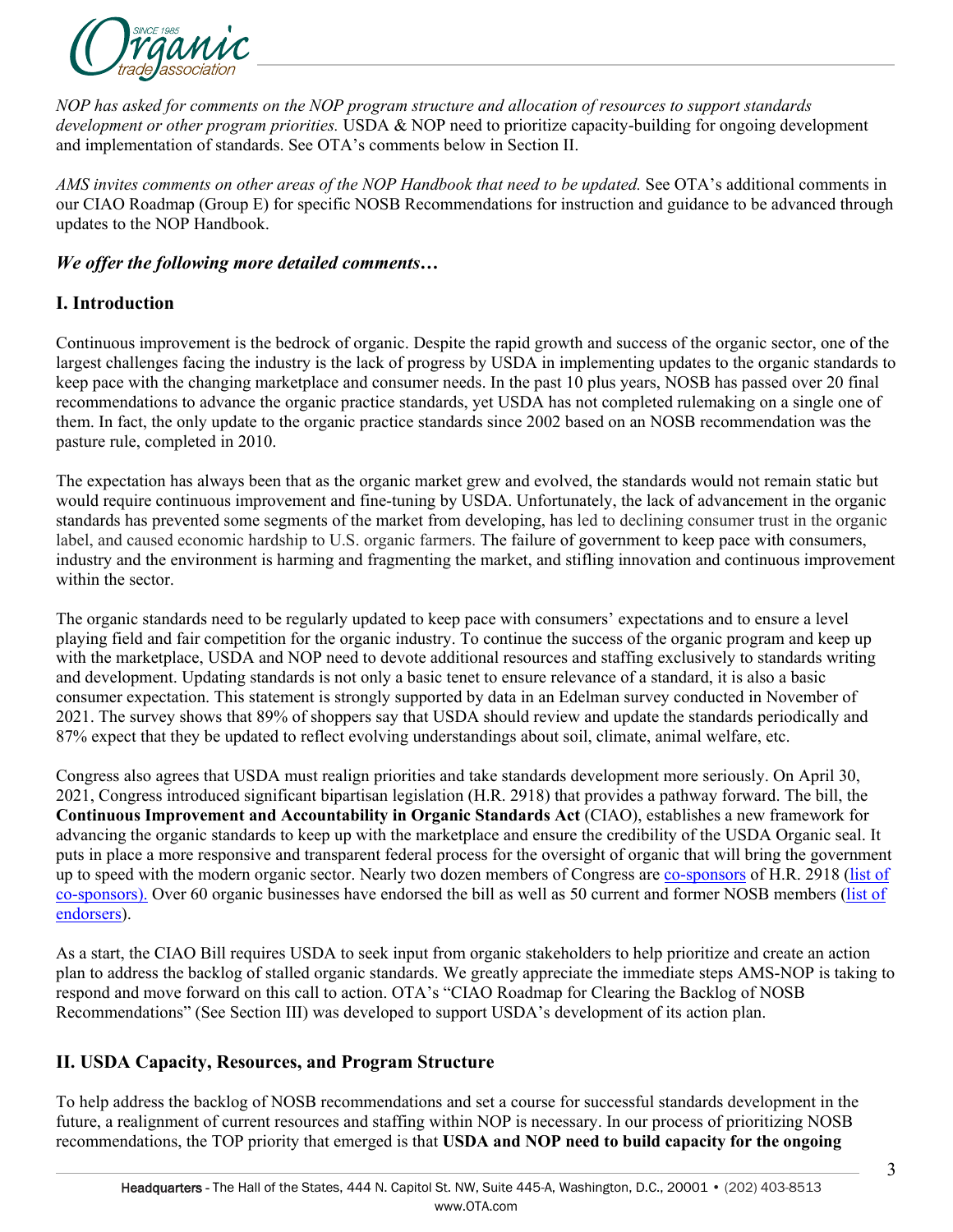

**development and implementation of standards**. To continue the success of the organic program and keep up with the marketplace, USDA and NOP need to devote additional resources and staffing exclusively to standards writing and development and stakeholder outreach.

Transparency and accountability in the organic standards are critical for a truly participatory stakeholder engagement structure. Increasing communication with stakeholders must be a top priority. USDA needs to regularly update stakeholders and the Unified Agenda with the status, priorities, decision criteria and current positions on NOSB recommendations.

It is critical that we institutionalize better processes in the next farm bill. Future funding for NOP should be contingent upon success in advancing standards, and specific resources should be directed towards standards development. To foster a healthy public-private partnership, USDA must regularly update stakeholders and the Unified Agenda with the status, priorities, decision criteria and current positions on NOSB recommendations. Lastly, we will ask Congress to set a statutory requirement for USDA to review and update organic practice standards beyond just the National List to ensure continuous improvement. We believe that the structure of NOP can and should allow for prioritizing standards and market development along with maintaining strong compliance and enforcement.

## **III. The CIAO Roadmap for Clearing the Backlog of NOSB Recommendations**

OTA's CIAO Roadmap is a **multi-staged action plan (Table 1)** that was developed over the past year through an extensive outreach and evaluation process with our membership. Each NOSB recommendation in the backlog was evaluated using two sets of criteria to help determine their *importance (urgency)* as well as the *ease of implementation (complexity)* of moving each one through USDA's rulemaking process. The NOSB recommendations were then grouped together by common and complementary factors into a few single regulatory actions, laying the groundwork for an approach that can achieve efficient and resourceful rulemaking and garner broad organic stakeholder support.

This approach will facilitate resourceful rulemaking and help ensure that all NOSB recommendations are finalized over a reasonable time span. The regulatory model we used for this approach is the Strengthening Organic Enforcement (SOE) rule that addresses 18 separate topics, including five NOSB recommendations.

The complete evaluation process we used to shape our decisions and conclusions is explained in **Appendix A**. The complete evaluation results of each recommendation against our criteria for importance (urgency) and ease implementation (complexity) are available in **Appendix B**.

The outcome of OTA's evaluation process identified some NOSB recommendations as being more urgent than others. However, organic stakeholder feedback continues to express the importance of all of the recommendation and how they collectively strengthen the organic standards beyond what any single recommendation could do. **Our main conclusion is that the recommendations** *are all important* **to the organic sector as a whole.** The evidence for this statement is found in the fact that all of the NOSB recommendations included in our plan were advanced to the Secretary of Agriculture through a public process of consensus under the design of the Organic Foods Production Act, and they *collectively* address decades of extensive work and invested resources that aim to:

- $\Rightarrow$  Further advance organic farming as a sustainable form of agriculture
- $\Rightarrow$  Develop and grow the supply and variety of domestically produced organic products
- $\Rightarrow$  Assure consumers that USDA organic products meet a consistent standard
- $\Rightarrow$  Protect the integrity of organic products and practices

The summary of the multi-staged action plan (the CIAO Roadmap) is provided in **Table 1**. Additional explanations of each group are provided below in the table.

4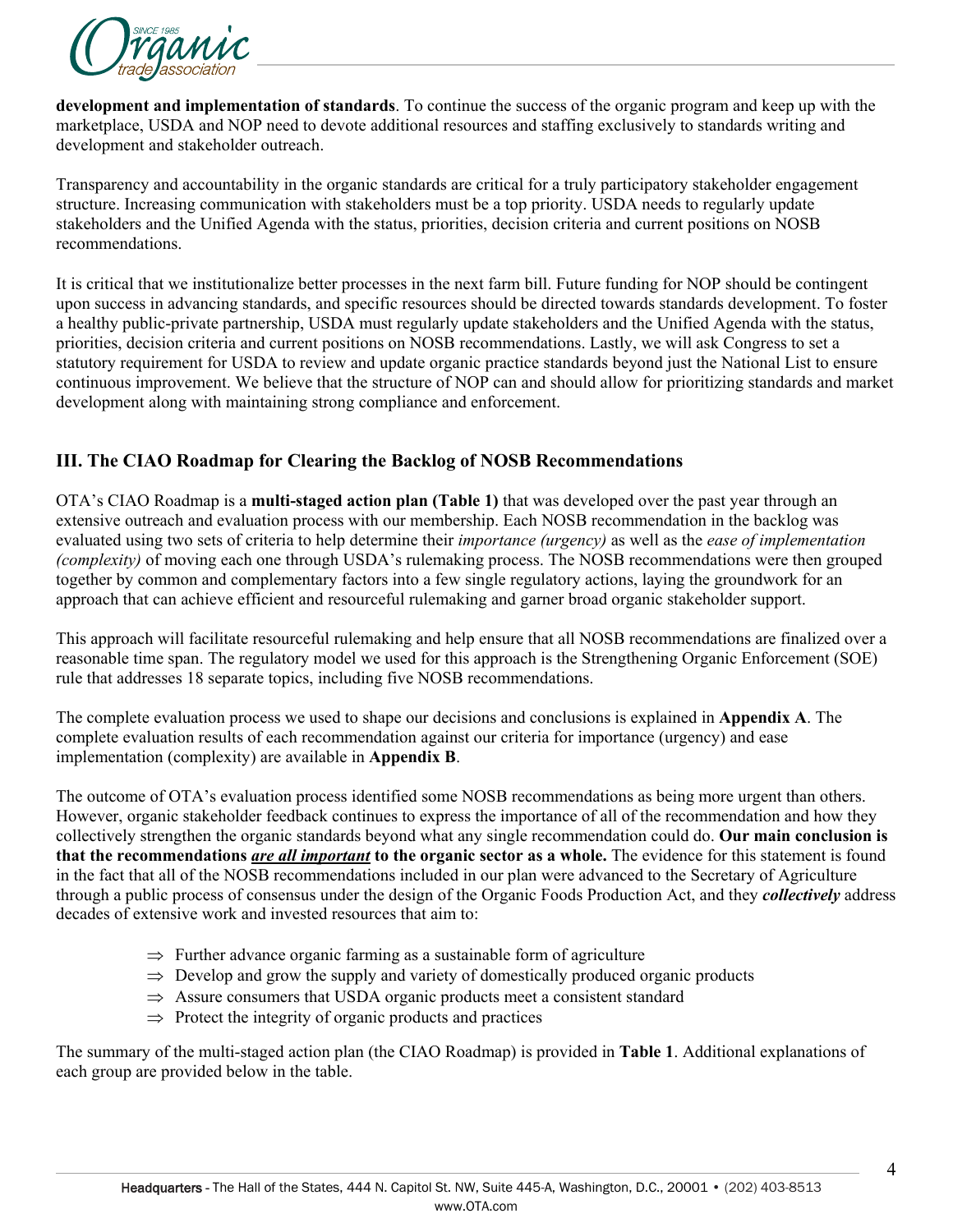

### **Table 1: Multi-Stage Action Plan (The CIAO Roadmap)**

| Group                                                                                                                                                                                                                                                         | <b>NOSB Recommendations</b>                                                                                                                                                                                              | <b>Recommended Action</b>                                                     |
|---------------------------------------------------------------------------------------------------------------------------------------------------------------------------------------------------------------------------------------------------------------|--------------------------------------------------------------------------------------------------------------------------------------------------------------------------------------------------------------------------|-------------------------------------------------------------------------------|
| <b>Group A – Final Rules in Progress</b><br>Most Urgent, Easier to Implement                                                                                                                                                                                  | - Origin of Livestock (OOL)<br>- Strengthening Organic<br>Enforcement (SOE), including:<br>- Uncertified Handlers<br>- Grower Groups<br>- Calculating Organic %<br>- Retailer Compliance<br>- Certifier + Insp Oversight | $\Rightarrow$ Action: Move Directly to Final Rule                             |
|                                                                                                                                                                                                                                                               | - Organic Livestock & Poultry<br>Practices (OLPP)                                                                                                                                                                        | $\Rightarrow$ Action: Reinstate the original Final<br><b>Rule</b>             |
| <b>Group B – Clarifying and Updating</b><br>the Organic Standards<br>Urgent, Big Impact<br>Groups B-1 and B-2 are actions that USDA<br>should take without delay that can lead to a<br>quick win and make a big difference in<br>advancing organic standards. | <b>Group B-1</b><br>-Pet Food<br>-Apiculture<br>-Mushroom Production<br>-Strengthening Organic Seed Use                                                                                                                  | $\Rightarrow$ Action: Add to the Unified Agenda as<br>a Proposed Rule         |
|                                                                                                                                                                                                                                                               | <b>Group B-2</b><br>-Greenhouses & Containers                                                                                                                                                                            | $\Rightarrow$ Action: Add to the Unified Agenda<br>and release an ANPR        |
|                                                                                                                                                                                                                                                               | <b>Group B-3</b><br>-Vaccines in Livestock<br>-Parasiticides in Livestock                                                                                                                                                | Action: Add to the Unified Agenda                                             |
| <b>Group C – Strengthening Ecosystem</b><br><b>Services</b><br>Important, More Difficult to Implement                                                                                                                                                         | - Inerts in Pest Controls                                                                                                                                                                                                | Action: Keep as current NOP priority<br>$\Rightarrow$<br>and release the ANPR |
|                                                                                                                                                                                                                                                               | - Native Ecosystems                                                                                                                                                                                                      | $\Rightarrow$ Action: Start the Pre-Rulemaking<br>Process                     |
|                                                                                                                                                                                                                                                               | - Biodegradable Mulch                                                                                                                                                                                                    | $\Rightarrow$ Action: Accept NOSB<br>recommendation and start rulemaking      |
| <b>Group D-New and Delineated</b><br><b>Scopes of Certification</b><br>Important, Most Difficult to Implement                                                                                                                                                 | - Personal Care<br>- Aquaculture                                                                                                                                                                                         | $\Rightarrow$ Action: Start the Pre-Rulemaking<br>Process                     |
| <b>Group E-NOP Handbook Updates</b><br>Easier to Implement, Work with the ACAs                                                                                                                                                                                | - Excluded Methods Terminology<br>- Commercial Availability of<br>205.606<br>- Organic Seed Guidance<br>- Excluded Methods Prevention<br>- Genetic Integrity of Seed                                                     | Action: Update the NOP Handbook<br>$\Rightarrow$                              |

### **Group A: Final Stages of Rulemaking are in Progress – Keep Going**

#### *Most Urgent, Easier to Implement*

The NOSB recommendations in **Group A** have already been published in a final rule or they were published as a proposed rule and the comment period was completed. A final action would complete USDA's rulemaking process, close major gaps in the organic regulations and ensure a level-playing field for all producers and handlers. It would also protect organic integrity in the supply chain, build consumer trust by strengthening organic control systems, and provide robust enforcement of the USDA organic system.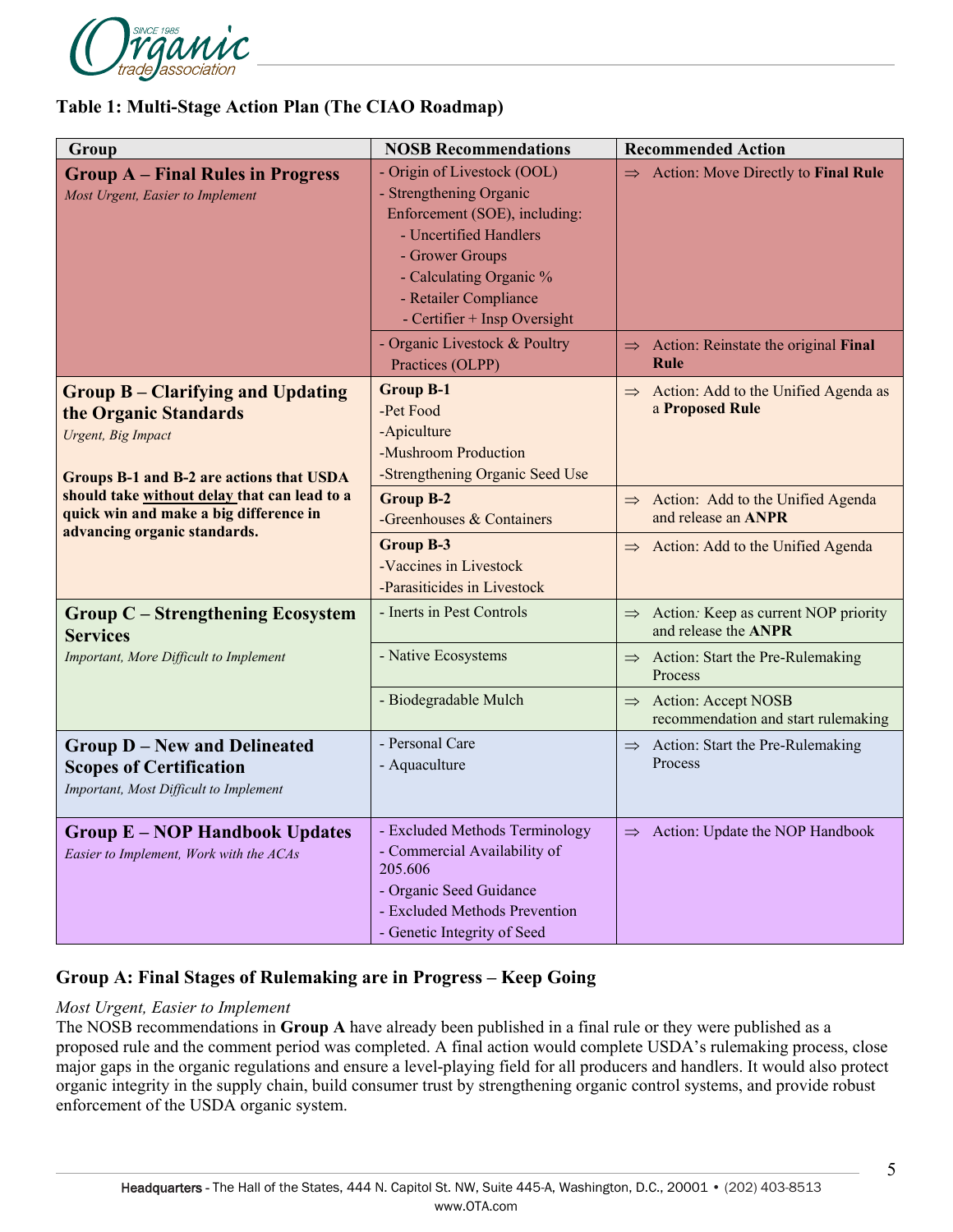

# **Group B: Clarifying and Updating the Standards – Start Now**

#### *Urgent, Big Impact*

The NOSB recommendations in **Group B** would create standards for specific production categories that are being inconsistently certified, modernize the organic regulations to meet the growing needs of the organic sector, and remove obstacles to continued growth of organic production. This will further develop a supply and variety of domestically produced organic products and create economic benefits for organic producers and handlers. Inaction by USDA has led to market failure, prevented unique segments of the organic industry from advancing, and created consumer confusion around the consistency and value of the organic label.

**Groups B-1 and B-2 are actions that USDA should take without delay that can lead to a quick win and make a big difference in advancing organic standards.** USDA should work on these narrowed group of recommendations as a starting place that can lead to immediate progress and early success.

#### *Publish a Proposed Rule on Mushrooms, Apiculture, Pet Food, and Strengthening Organic Seed*

- o **Urgency:** USDA action on this group would significantly update the organic regulations by implementing longstanding NOSB recommendations that were written to provide additional standards for specific production categories that are covered under OFPA and bring the regulations up to speed with the growth and developments of the organic sector. Standards would address inconsistent certification practices due to the lack of standards and further develop the supply and variety of domestically produced organic products. There are some inputs specific for apiculture and mushroom production that have been added to the National List even though there are not practice standards. Lack of apiculture standards is preventing domestic production and availability of organic apiculture products.
- o **Ease of Implementation:** This group is non-controversial and positioned for a relatively easy rulemaking glidepath. *Pet Food*, *Apiculture* and *Mushrooms* were previously published in the Unified Agenda and proposed rules were drafted for Pet Food and Apiculture. The 2018 recommendation on *Strengthening Organic Seed Usage*, involves a simple yet critical revision to the regulations that requires certified crop producers to demonstrate improvement in sourcing and use of organic seed and planting stock each year. All of these recommendations are widely supported by organic stakeholders, and will create environmental and economic benefits for organic producers and handlers.

#### *Published an ANPR on Greenhouse and Containers*

- o **Urgency:** USDA action on this recommendation would address significant inconsistent certification decisions and widely divergent certification practices and ensure a level-playing field and fair competition for all organic producers and handlers. Inaction by USDA has led to consumer confusion about the value of the organic label, fragmentation of the organic sector, certifier shopping, and proliferation of "add-on" labels. The Accredited Certifiers Association worked for 6+ months to develop best practices for certifying greenhouse and containers but were unable to come to consensus, and therefore communicated to NOP that inconsistent interpretations among certifiers can only be resolved through rulemaking.
- o **Ease of Implementation:** Rulemaking will be more complex due to legal challenges and controversy within the organic community. The benefits to creating a standard (urgency) far outweigh the cost and challenges. NOP has a NOSB recommendation passed in 2010 and over 15 years of production and certification best practices to inform the process.

The items in Group B-3 (Livestock Vaccines and Livestock Parasiticides) are still important for clarifying and updating the standards, but Livestock Vaccines may be too complex to be part of the "Quick Win" sub-set of Group B.

6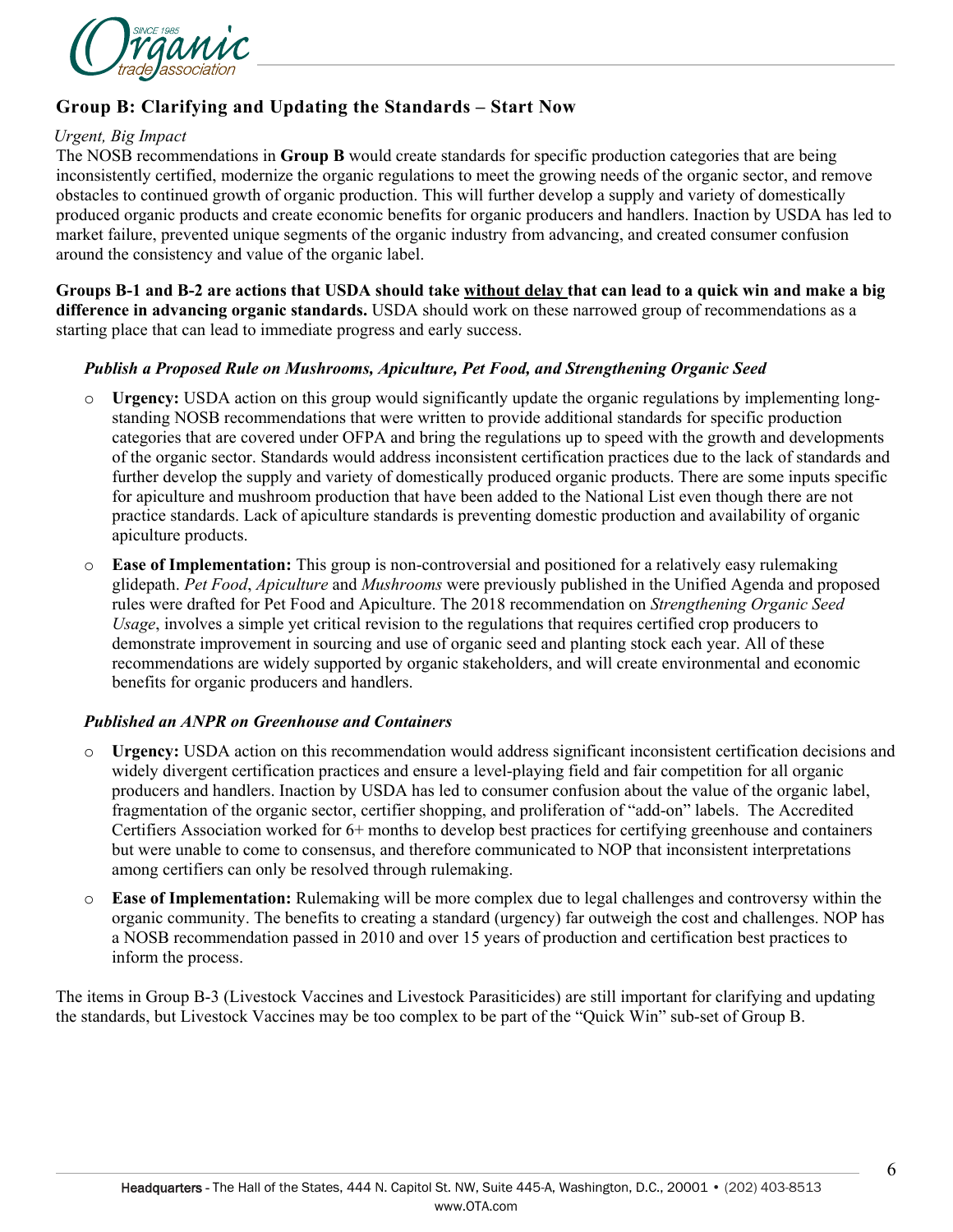

### **Group C: Strengthening Ecosystem Services**

#### *Important, More Difficult to Implement*

The NOSB recommendations in **Group C** (Inerts; Native Ecosystems; Biodegradable Mulch) support a system of farming that responds to site-specific conditions by integrating cultural, biological, and mechanical practices that foster cycling of resources, promote ecological balance, and conserve biodiversity. All of these activities play an important role in fighting climate change and lead to environmental benefits. A final rule on this group of NOSB Recommendations will further advance organic farming as a climate-change solution and as a provider of sustainable ecosystem services.

OTA recognizes the complexity of the NOSB recommendations identified in Group C. We also recognize the important role that each one plays in further advancing organic farming as a climate-change solution.

### **Group D: New & Delineated Scopes**

#### *Important, Most Difficult to Implement*

The NOSB recommendations in **Group D** (Personal Care; Aquaculture) would create standards for new and delineated scopes of certification that currently fall outside of NOP's scope of oversight and enforcement. Inaction by USDA has led to the proliferation of inaccurate and misleading organic labels and prevented major sectors of the industry from developing. A final rule would help assure confidence in the legitimacy of products labeled as organic, and allow U.S. producers to compete in the organic seafood market.

OTA recognizes the complexity of the NOSB recommendations identified in Group D. We also recognize the important role that each one plays in expanding the organic market and helping to assure confidence in the legitimacy of products labeled as organic. In the absence of NOP personal care standards, we urge NOP to take enforcement action against companies making false and misleading organic claims on agriculturally based personal care products

### **Group E: NOP Handbook**

The NOSB recommendations in **Group E** call for Guidance or Instruction to support consistent certification practices. The NOP Handbook was created to serve as a central location that would provide industry and certifiers with program guidance that is readily available and are not applied as binding requirements. Final Guidance would help support uniform regulatory decisions and in turn assure consumers that organic products meet a consistent standard.

OTA agrees that the NOP Handbook is an importance guidance tool that is helpful to both certifiers and certified operations. We support the continued use of the NOP Handbook to help support uniform regulatory decisions and, in turn, assure consumers that organic products meet a consistent standard. The NOP Handbook was created to serve as a central location that would provide industry and certifiers with program guidance that is readily available and not applied as binding requirements. We request that the guidance recommendations in Group E are addressed by NOP for advancement as a group. A similar "group action" approach was taken in October 2010, when NOP requested comments on five draft guidance documents; once finalized, they were added to the NOP Handbook. We also identified a number of items in our Strengthening Organic Enforcement comments where further guidance or instruction is needed.

We strongly encourage the continued use of the NOP Handbook provided it is not used in place of or as a substitute to updating the organic standards. Contents of the Handbook should be formalized through rulemaking where regulation is needed to support enforcement.

#### **IV. The Future of Organic**

Success is not just about moving forward on the backlog of NOSB recommendations. A new framework must also be set for advancing the organic standards to keep up with the marketplace and ensure the credibility of the USDA Organic seal. It has been 30 years since the passage of the Organic Foods Production Act. Now is the time to take a step back and assess what has and has not worked in the program, and think creatively for solutions to meet the needs of the sector for the next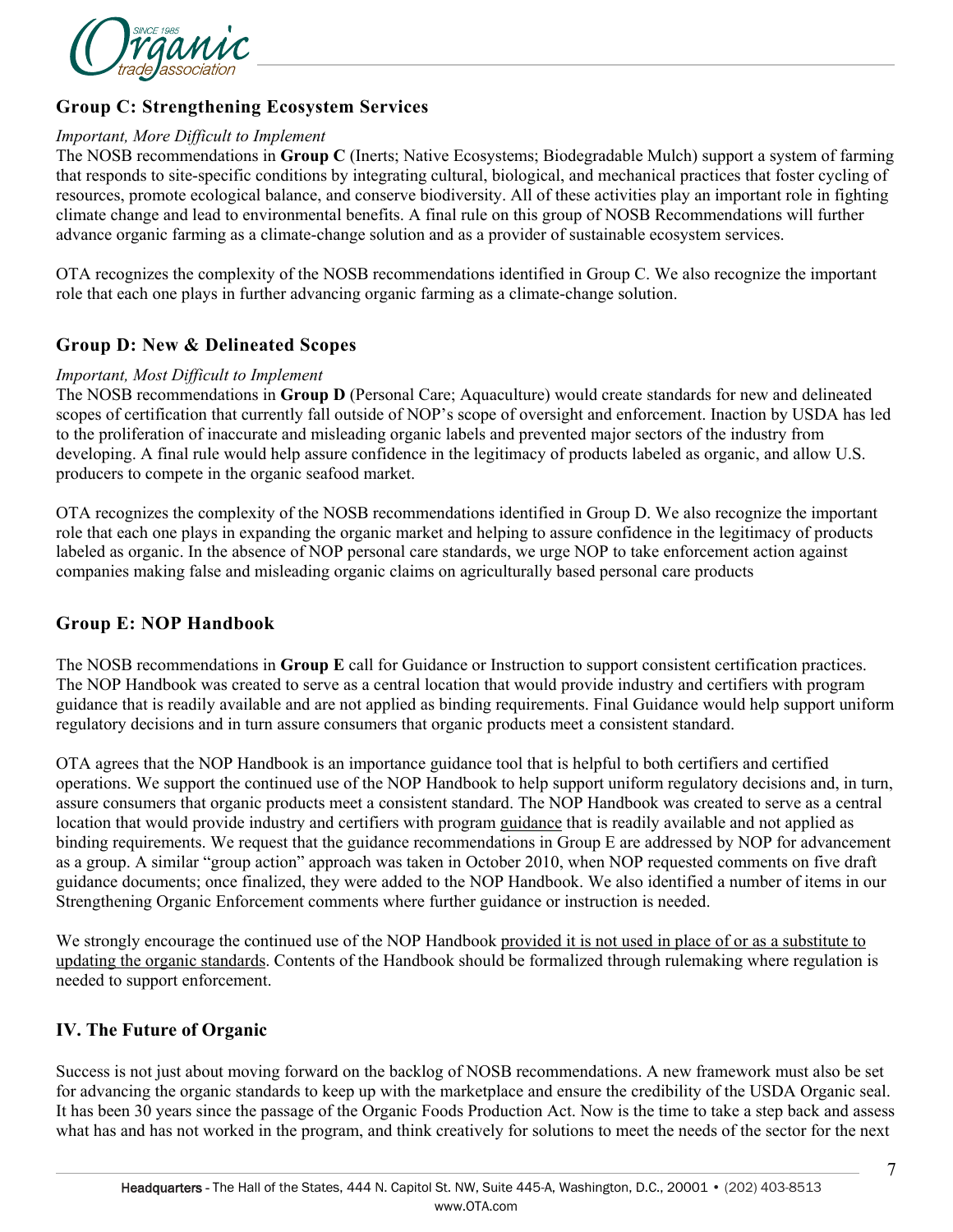

30 years. OTA supports future NOP priorities that will support continuous improvement in environmental outcomes, protect organic integrity through strong oversight and enforcement, and allow the organic standards to keep pace with consumer and industry needs.

Topics to explore include:

- Leveraging the *Organic System Plan* as a tool for demonstrating continuous improvement in soil health, climate mitigation and other sustainability attributes.
- Modernizing the *Organic seal* to communicate the climate-smart benefits of organic agriculture.
- Strengthening oversight of inputs by formally bringing *Material Review Organizations* under the USDA-NOP accreditation system.
- Granting NOP the *authority to take enforcement actions* against false organic claims on non-food.

#### **Conclusion**

In closing, we ask that USDA work closely with industry and stakeholders to repair the public-private partnership, address the backlog of stalled standards, and set a path forward for a more sustainable future that can support this robust industry.

On behalf of our members across the supply chain and the country, thank you for the opportunity to provide feedback. We look forward to working with NOP to make these important changes.

Respectfully submitted,

Awrendolyn V. Wyank

Gwendolyn Wyard Vice President of Regulatory and Technical Affairs Organic Trade Association

cc: Laura Batcha Executive Director/CEO Organic Trade Association

#### **APPENDICES**

A: Three-Step Process to Developing the CIAO Roadmap Figure 1: Backlog of NOSB Recommendations Figure 2: Scoring Tool Results (See Appendix B for the corresponding evaluation criteria) Figure 3: Evaluation Criteria

B: Evaluation Criteria – Results for each NOSB Recommendation

C: Description of the NOSB Recommendations that have not been implemented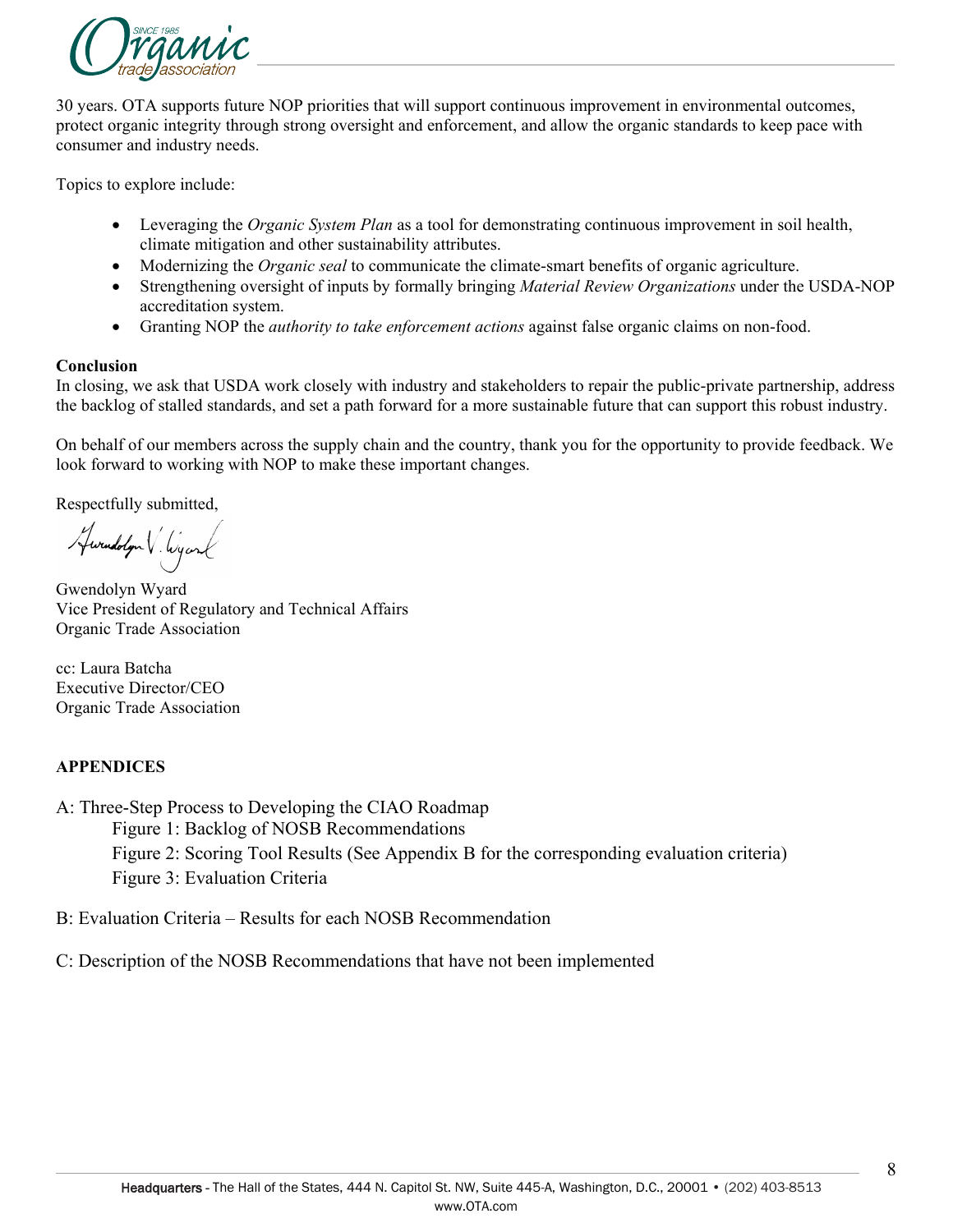

### **Appendix A – Three-Step Process to Developing the CIAO Roadmap**

The development of CIAO Roadmap is detailed below in a series of questions and answers explaining the three-step process we used to inform our decisions and conclusions. The CIAO three-step process is as follows:

- 1) **Identify** each NOSB recommendation to be acted upon (**Figure 1 and Appendix C**);
- 2) **Evaluate** each NOSB recommendation based on criteria for IMPORTANCE (urgency) and COMPLEXITY (ease of implementation) (**Figure 2 and Appendix B**); and
- 3) **Group** multiple NOSB recommendations into single recommended regulatory actions according to common and complementary factors to ensure efficient and resourceful rulemaking (**Figure 3**).

The regulatory model we used for the grouping approach is the Strengthening Organic Enforcement (SOE) Rule that amends several sections of the USDA organic regulations and, in doing so, addresses 18 separate topics, including five NOSB recommendations, and multiple technical corrections.

By utilizing various criteria for prioritization and grouping related recommendations together in one rule, we think that USDA can balance industry needs while also working within the constraints of the federal rulemaking process. We also believe the CIAO three-step process offers a thoughtful, inclusive and solution-oriented approach to creating an action plan that will support high-level engagement and collaboration between USDA and organic stakeholders and lead to a successful outcome.

### **QUESTIONS AND ANSWERS**

**1. How did the Organic Trade Association decide which NOSB recommendations to focus on?**

NOSB makes recommendations on a wide range of issues involving the production, handling and processing of organic products. These recommendations are referred to as "practice standards" recommendations. NOSB also has statutory responsibilities related to maintaining the National List of Allowed and Prohibited Substances. These recommendations are referred to as 'National List' recommendations. If an NOSB proposal receives a decisive vote (2/3 majority) by Board members in favor of the proposed motion, it becomes a recommendation to USDA, and is provided to the Secretary through NOP.

The historical record shows that the large majority of the 'National List' Recommendations passed by a decisive vote have been addressed by NOP. However, over the past decade, NOSB has passed over 20 final recommendations\* to advance the organic 'practice standards,' yet USDA has not completed rulemaking on a single one of them. Over 20 of the recommendations have passed in just the last decade.

In fact, since the USDA organic standards became effective in 2002, the only update to the practice standards since 2002 based on an NOSB recommendation was the Pasture Rule, completed in 2010. The Pesticide Residue Testing requirements were revised in January 2013; however, the update was made in response to a USDA Office of the Inspector General audit. Given these circumstances, the NOSB backlog included in our recommendation to USDA is based on the following criteria:

- Submitted to USDA between 2001 (implementation of NOP) and December 2020
- Approved by a decisive vote and submitted to the Secretary of Agriculture, but has not been implemented by a final rule or final guidance
- Limited to organic "practice standards" with the exception of two National List related recommendations that require extensive interagency work, will have a far-reaching impact on the organic farming sector and involve long and complex annotations that may require amendments to the practice standard.

*\*Twenty of the NOSB Recommendation passed between December 31, 2007 and December 31, 2020. Three of the recommendations (Mushroom Production, Origin of Livestock and Commercial Availability of § 205.606) were passed in 2001, 2006 and 2007 respectively.*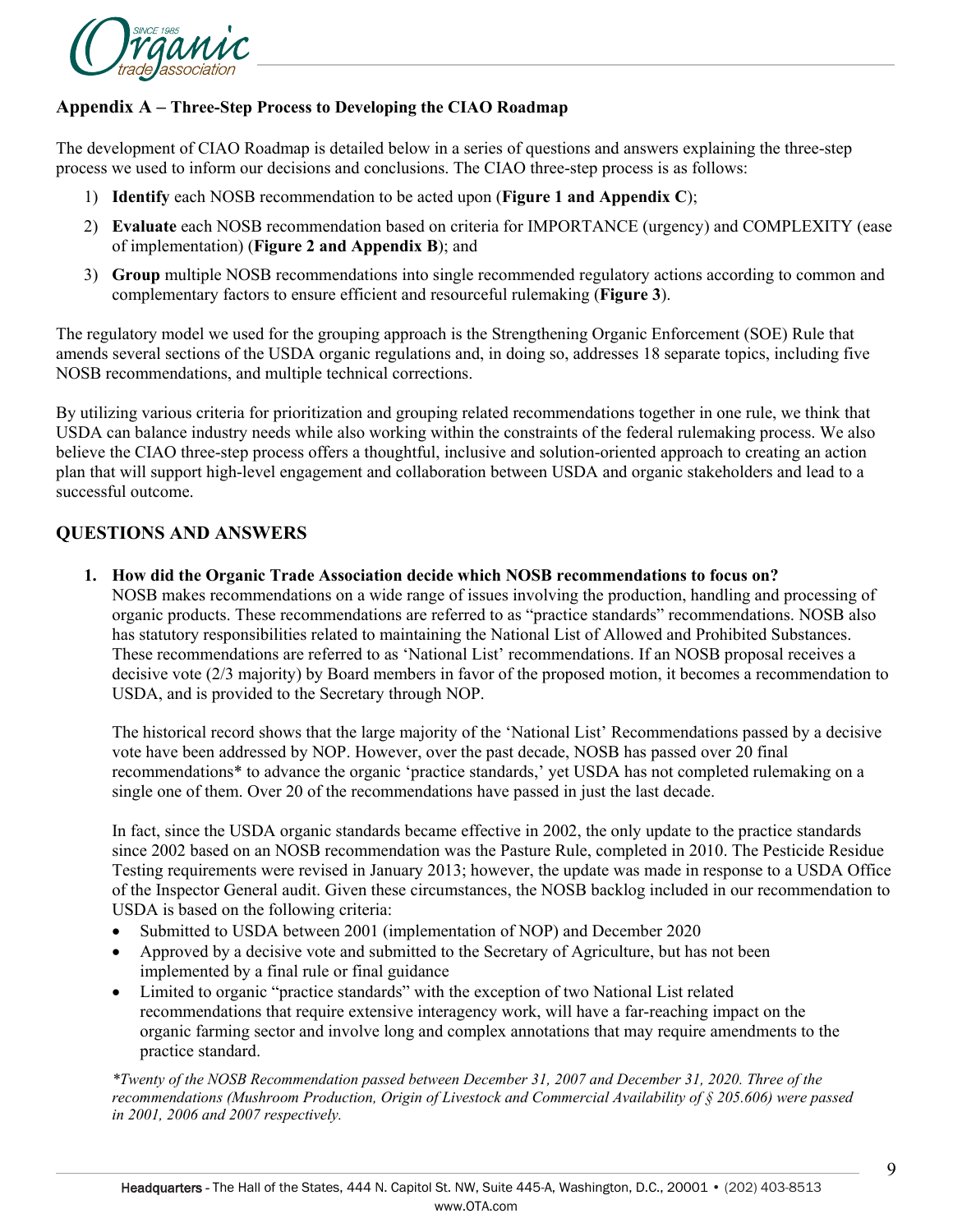

### **Figure 1 – Backlog of NOSB Recommendations**

| Timespan for USDA-NOP Rulemaking    |                 |                            | ORGANIC STANDARDS                |  |
|-------------------------------------|-----------------|----------------------------|----------------------------------|--|
| 19 years                            | and<br>counting |                            | <b>MUSHROOM PRODUCTION</b>       |  |
| 18 years                            |                 |                            | ORIGIN OF LIVESTOCK              |  |
| 12 years                            |                 |                            | <b>GROWER GROUPS</b>             |  |
| 12 years                            |                 |                            | AQUACULTURE                      |  |
| 12 years                            | .               | $\sum$                     | PET FOOD                         |  |
| 11 years                            |                 |                            | ANIMAL WELFARE                   |  |
| 11 years                            | .               |                            | <b>PERSONAL CARE</b>             |  |
| 10 years                            | .               |                            | <b>APICULTURE</b>                |  |
| 10 years                            | .               |                            | <b>GREENHOUSES + CONTAINERS</b>  |  |
| 8 years                             |                 | $\bullet$                  | <b>BIODEGRADABLE MULCH</b>       |  |
| 8 years                             |                 | (2)                        | <b>COMMERCIAL AVAILABILITY</b>   |  |
| 7 years                             | .               | %                          | <b>CALCULATING ORGANIC %</b>     |  |
| 6 years                             | .               | 崖                          | RETAILER COMPLIANCE              |  |
| 5 years                             |                 |                            | <b>INERTS IN PEST CONTROLS</b>   |  |
| 5 years                             |                 | $\boldsymbol{\mathcal{O}}$ | EX. METHODS PREVENTION           |  |
| 4 years                             |                 | $\mathbf i$                | <b>EX. METHODS TERMINOLOGY</b>   |  |
| 3 years                             |                 | $\mathbb{M}_{\gamma}$      | <b>UNCERTIFIED HANDLERS</b>      |  |
| 3 years                             |                 |                            | ORGANIC SEED USAGE               |  |
| 3 years                             |                 |                            | <b>NATIVE ECOSYSTEMS</b>         |  |
| 2 years                             |                 |                            | CERT. + INSP. TRAINING           |  |
| 2 years                             |                 |                            | PARASITICIDES IN LIVESTOCK       |  |
| 1 year                              |                 |                            | <b>VACCINES IN LIVESTOCK</b>     |  |
| 1 year<br>Organic Trade Association |                 |                            | <b>GENETIC INTEGRITY OF SEED</b> |  |

Headquarters - The Hall of the States, 444 N. Capitol St. NW, Suite 445-A, Washington, D.C., 20001 • (202) 403-8513 Member Services - 28 Vernon St., Suite 413, Brattleboro VT 05301 • (202) 403-8630 www.OTA.com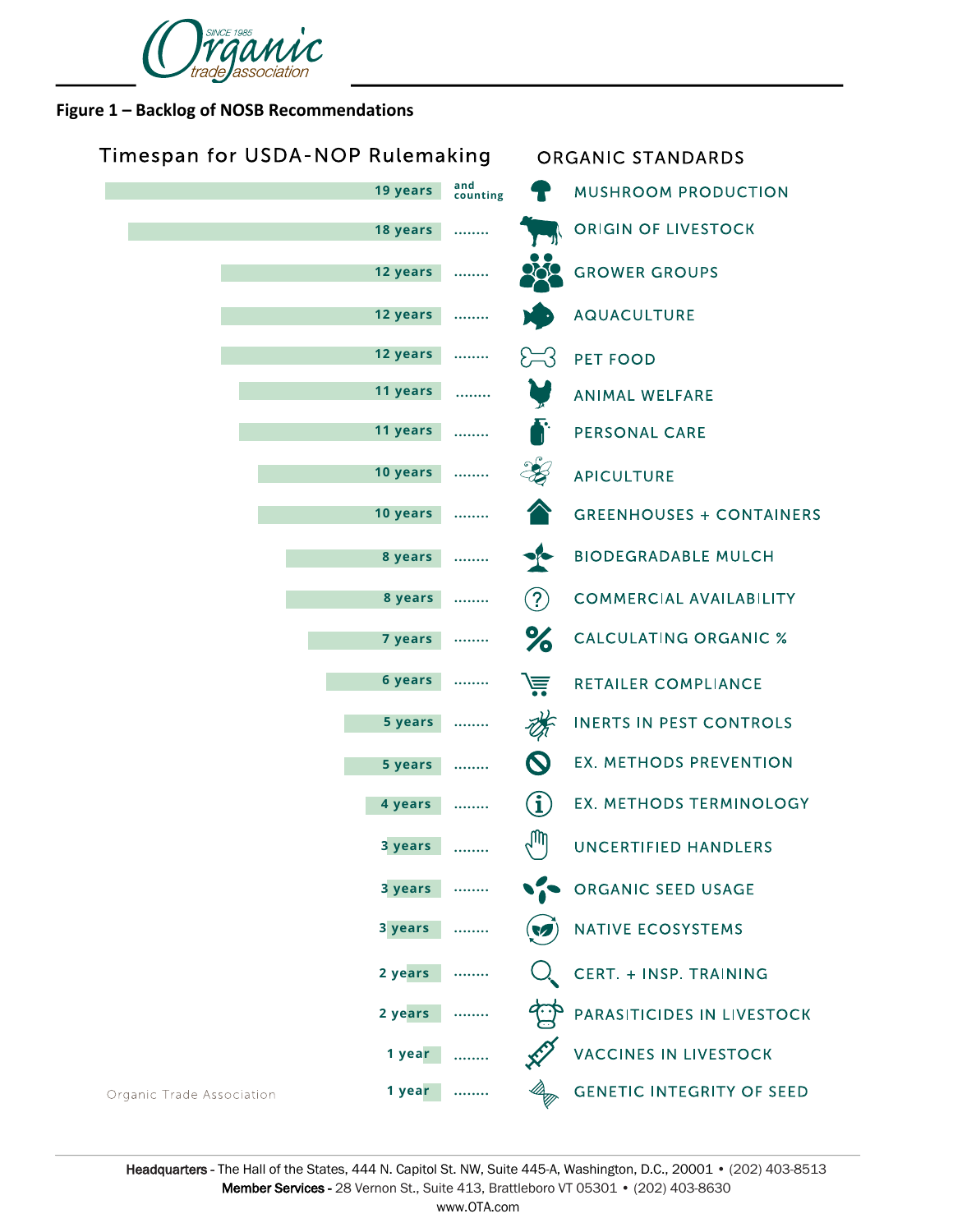

### **2. How did the Organic Trade Association evaluate the NOSB recommendations?**

The Organic Trade Association's action plan was informed by an extensive evaluation process using two sets of criteria to help determine the importance (urgency) of each NOSB recommendation, as well as the ease or complexity of moving each one through USDA's rulemaking process (ease of implementation). To facilitate the process, we developed a scoring tool that evaluates each NOSB recommendation against the criteria using 'yes' and 'no' answers. The results were then automatically plotted onto a quadrant chart **(Figure 2)** that helps collectively view the recommendations in relation to their importance and ease of implementation. The visual also helped inform how to group the NOSB recommendations by common and complementary factors. Grouping the multiple recommendations into a few single regulatory actions will allow for efficient and resourceful rulemaking and provide the greatest opportunity for success.

### **Figure 2 – Scoring Tool Results (See Appendix B for the corresponding evaluation criteria)**



#### **3. What evaluation criteria did OTA use to determine the importance and complexity of each recommendation?**

The following figure (Figure 3) list the criteria that each NOSB recommendation was evaluated against. The significance of each criteria is explained. Generally speaking, the criteria selected for '**urgency and importance**' focused on recommendations that improve the environmental outcomes of the organic standards and/or actualize the intent of the Organic Foods Production Act. For '**ease of implementation**,' we focused on criteria reflecting situations that either create or remove regulatory hurdles and barriers.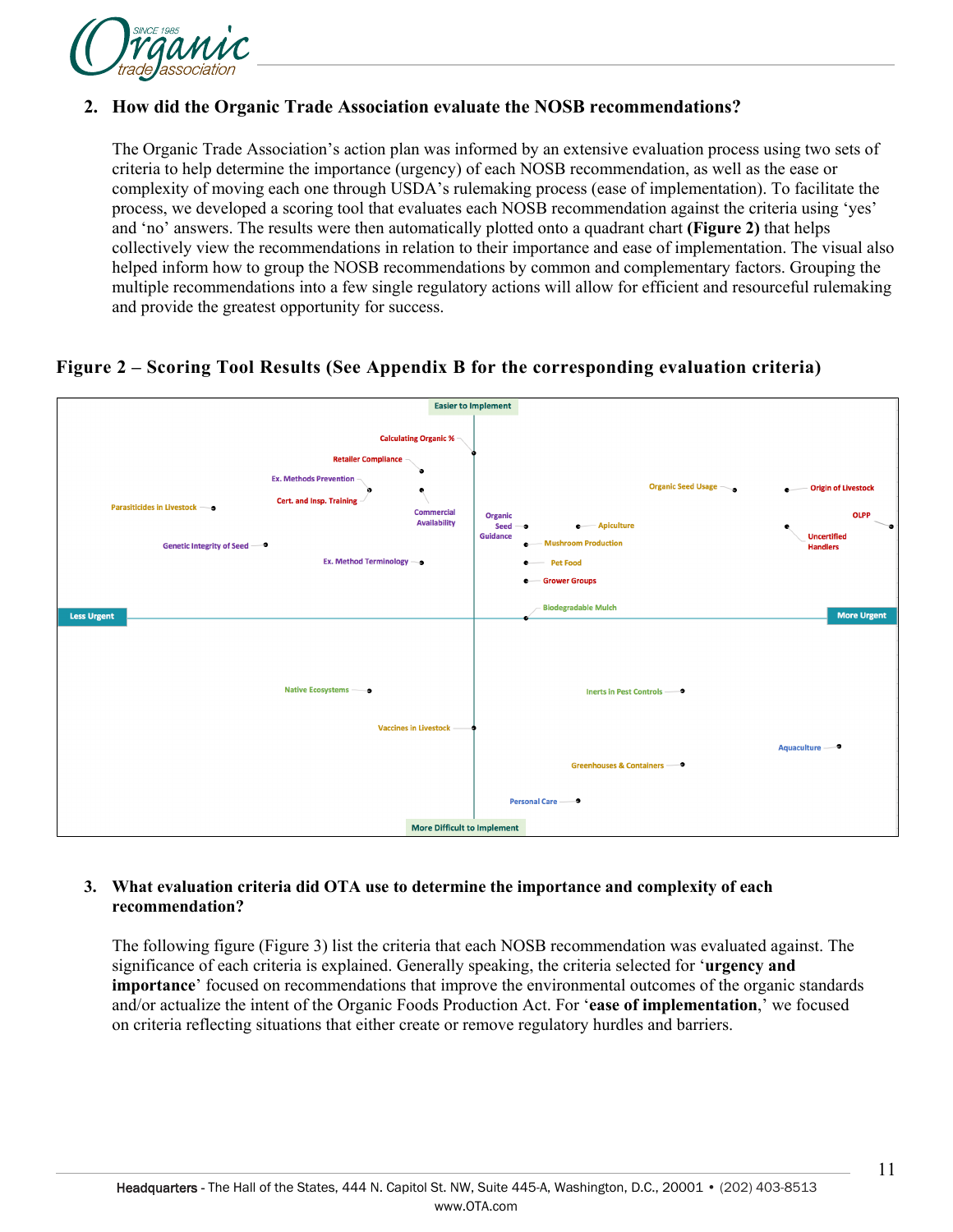

### **Figure 3 – Evaluation Criteria**

#### **URGENCY AND IMPORTANCE**

**Improves the environmental outcome of the organic standards** – Further advances organic farming as a sustainable form of agriculture and provider of ecosystem services.

**Needed to address market failure(1)** – Clarifies existing requirements or creates standards to remedy inconsistent certification practices and ensure a level-playing field and fair competition for all producers and handlers.

Inaction has prevented industry from developing or advancing<sup>(1)</sup> – Creates new standards or clarifies existing standards to allow organic industry sectors to further advance or develop and maximize economic benefits for producers and handlers.

Highest priority for industry – Rates in the top 5 of OTA's Member Survey<sup>(2)</sup> or is expressed as extremely important in the public record.

**Congressional oversight or deadline** – Responds to either a congressional mandate or pressure to complete or conduct rulemaking. **Needed to reduce consumer confusion and/or ensure consumer trust** – Assures confidence in the legitimacy of products sold as organic; addresses misleading or fraudulent labeling (i.e. organic claims being made on products outside NOP's scope of enforcement); and reinforces the value of the organic label.

**Needed to resolve Interagency Inconsistency** – Addresses inconsistencies between organic and other federal regulations or programs

**Currently or Previously listed on USDA Unified Agenda** – Signifies the recommendation was accepted and USDA was/is in the process of regulatory development with a timetable for final action. Reflects prioritization and the most significant regulatory activities planned for the year.

**Office of Inspector General (OIG) weighed-in as supportive or calling for action** – Responds to OIG findings as a result of an audit report. OIG's mission is to promote economy, efficiency and integrity in USDA programs and operations.

**Out of step with international norms** – Needed to support successful equivalency negotiations and to advance with our major trading partners.

#### **EASE OF IMPLEMENTATION**

**Interagency involvement** – Rulemaking will require working with other federal agencies, including regulatory cross-referencing, working groups, formal agreements and strategy

**Proposed Rule published & Comment Period completed** – The large majority of the NOSB and NOP rulemaking process is complete. Few steps are needed to get to a final action.

**Proposed Rule drafted but not published** – A significant portion of the NOSB and NOP rulemaking process is complete. Although significant work is still required, the substantial time and resources already invested sets these recommendations ahead of the pack.

**Legal challenges, active lawsuits, or unanswered legal questions** – Anytime legal challenges or active lawsuits are in play, the rulemaking process becomes more complex. This criteria reviews whether USDA's Office of General Council took a position, whether there is an active lawsuit in play and whether there are unanswered legal questions that make the recommendation vulnerable to legal challenges.

**Controversial within organic community** – Public comments indicate lack of consensus or significant minority opinion for NOSB recommended solution. A lack of support within the organic sector will inevitably lead to a more complex and challenging rulemaking process.

**Extensive changes to the regulation** – Significant revisions to the existing organic regulatory text will be needed. This will require more time and resources for formulating, reviewing and amending the rule.

**Difficult/Costly to implement** – Rulemaking will be designated as 'significant' or 'economically significant' per AMS classification, triggering additional justification, interagency review and cost-benefit assessment.

**External political factors** – Elected officials and stakeholders outside of the organic sector are opposed, likely resulting in political factors that work against progress and a final rule.

**New scope** – Creates a new scope of standards or certification outside of the existing crops, livestock, wild harvest and handling.

**Additional NOSB work needed** – The NOSB recommendation is so out of date that it may warrant reevaluation by NOSB, or, other related NOSB work agenda items exist but do not preclude successful implementation of the recommendation at hand.

**NOP considers it addressed** – NOP lists the NOSB recommendation as "closed" in its 'NOSB Recommendation Library.' Such designation may indicate an unwillingness to initiate rulemaking, for one reason or another.

**NOP responded favorably to NOSB recommendation** – A favorable response to the NOSB recommendations means NOP accepted it and indicated they would proceed with rulemaking. If they did not accept it or responded without an opinion, we anticipate greater complexity

**Unanimous NOSB Vote** – A unanimous NOSB vote is a significant indicator of organic stakeholder consensus for industry, certifiers and consumers. Strong stakeholder support should make for easier rulemaking.

**Industry solutions privately adopted** – Accredited certifiers and/or industry have implemented the recommendation in practice and/or developed agreed upon best practices. The regulations need to catch up with industry.

**Needed to clarify the intent of regulation** – The recommendation does not change the meaning of the regulation. Instead, it clarifies the intent and brings about greater consistency.

(1) The Organic Foods Production Act (OFPA) was enacted to create "national standards governing the marketing of certain agricultural products as organically produced products," to assure consumers that "organically produced products meet a consistent standard," and to facilitate "interstate commerce in fresh and processed food that is organically produced." 7 U.S.C. § 6501.

(2) OTA conducted a member survey to solicit stakeholder priorities on the backlog of unimplemented NOSB recommendations. The survey asked participants to rank 15 topics from highest to lowest priority. The survey ran from September – November 2020. Nearly 450 responses were received and 50% were from farmers. Over 95% of the respondents support continuous improvement and accountability in organic standards. Although some NOSB recommendations did rank higher than others, the major take away was that ALL the outstanding NOSB recommendations are important to various organic stakeholder groups. There is no single "winner" in terms of importance across the diverse organic sector.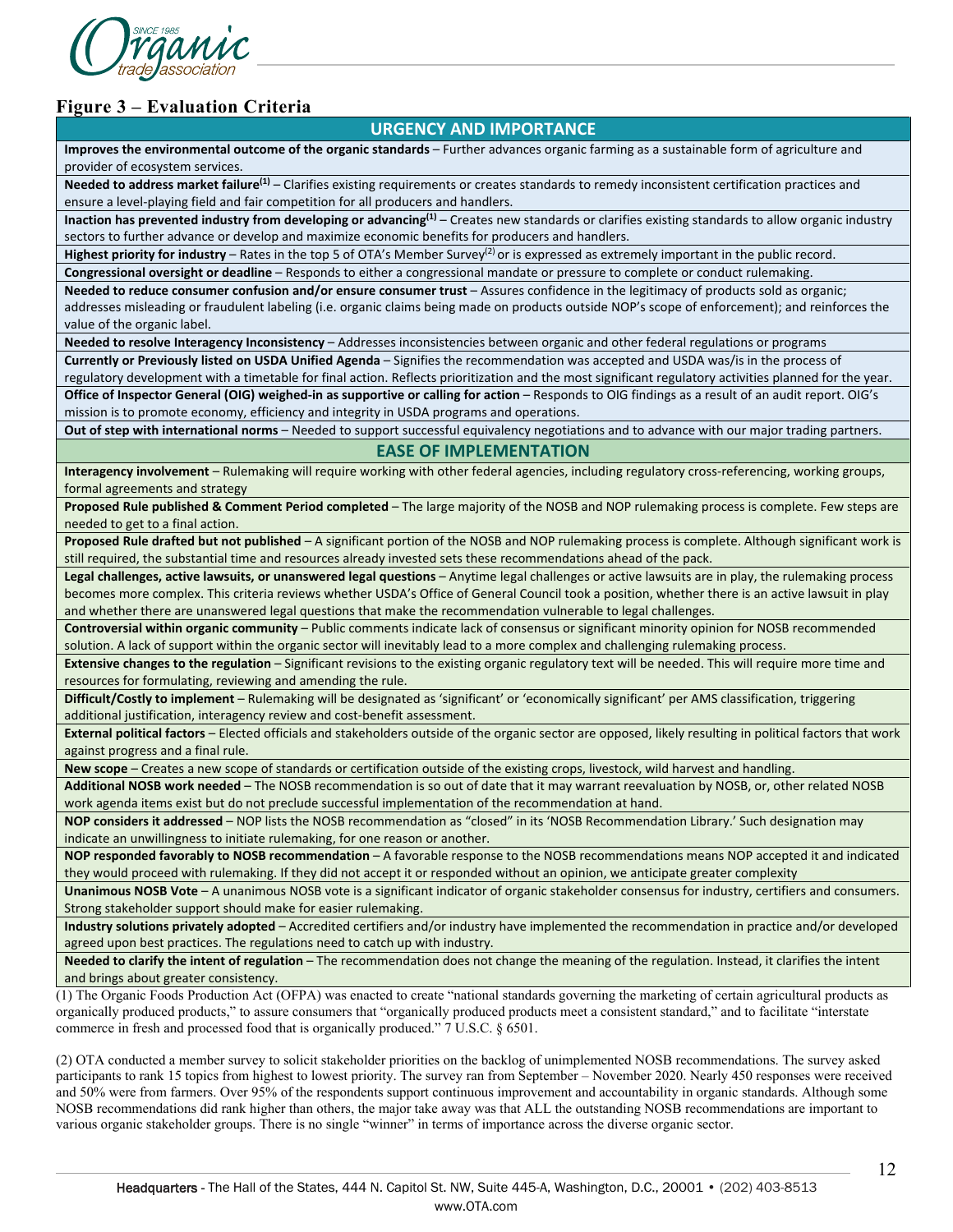

#### **5. How did the Organic Trade Association go about grouping the NOSB Recommendations and why is it important to bundle multiple recommendations together?**

The **quadrant chart** (Figure 2) provides a visual that helps to collectively view the recommendations in relation to their 'urgency' and 'ease of implementation.' It also helps inform how to group the NOSB recommendations by common and complimentary factors. Throughout the course of our evaluation, and in thinking ahead about a recommendation to USDA, two critical considerations emerged:

- √ *All of the NOSB Recommendations are very important*. The evidence for this statement is found in the fact that NOSB and the organic community already advanced these recommendations to the Secretary of Agriculture through a process of consensus. A key takeaway from OTA's Survey on ranking the importance of each recommendation was that ALL of the standards need to be advanced. All of the recommendations are important to various organic stakeholder groups. Although our evaluation process points to certain recommendations being more urgent than others, there is no real winner in terms of importance. From this perspective, our goal was to focus on how to best group and prioritize the recommendations so they can all get addressed over a reasonable timespan. This consideration is inherently tied to the nature of the rulemaking process and the time and resources it entails.
- √ *The USDA rulemaking process is long and arduous*: The Organic Trade Association recognizes that the rulemaking process is extremely time and resource intensive, and one single NOSB recommendation must move through all the same regulatory steps as would multiple NOSB recommendations if they were grouped together. While each single NOSB recommendation is important, they collectively strengthen the organic standards beyond what any single recommendation could do. Therefore, we believe the most efficient, resourceful and successful approach to take, is to follow the example of USDA's *Strengthening Organic Enforcement Rule*, and bundle multiple recommendations (topics) into a few single rulemaking actions.

With this in mind, we were able to use the information from our evaluation process to bundle multiple NOSB recommendations into five groups, each with a recommended regulatory action:

#### **Group A\***: **Final Stages of Rulemaking are in Progress – Complete the Work**

- *Critical, Most Urgent, Easiest to Implement* ⇒ *Move Directly to a Final Rule, or in the case of OLPP, reinstate the Final Rule:* The NOSB recommendations in this group have already been published as a proposed rule and the comment period is complete. A final action would complete USDA's rulemaking process, close major gaps in the organic regulations and ensure a level-playing field for all producers and handlers. It would also protect organic integrity in the supply chain, build consumer trust by strengthening organic control systems, and provide robust enforcement of the USDA organic system.
	- *\* Organic Livestock + Poultry Practice Rule; Origin of Livestock; SOE Rule*

#### **Group B\***: **Clarifying and Updating the Organic Standards Rule**

• *Urgent, Big Job* ⇒ *Add or keep on the Unified Agenda*: USDA action on this group would significantly advance the organic regulations by implementing long-standing NOSB recommendations that were written to provide additional standards for specific production categories and/or to clarify existing organic requirements that are resulting in inconsistent certification practices. Addressing this group of recommendations would assure consumers that USDA organic products meet a consistent standard and help develop the supply and variety of domestically produced organic products. *\*Pet Food; Apiculture; Mushrooms; Strengthening Organic Seed Usage; Greenhouses and Containers; Livestock Vaccines; Emergency Use of Parasiticides*

#### **Group C\***: **Strengthening Sustainable Ecosystem Services**

• *Urgent, Challenging Work* ⇒ *Start with a Pre-Rulemaking Process*: The NOSB recommendations in this group support a system of farming that responds to site-specific conditions by integrating cultural, biological, and mechanical practices that foster cycling of resources, promote ecological balance, and conserve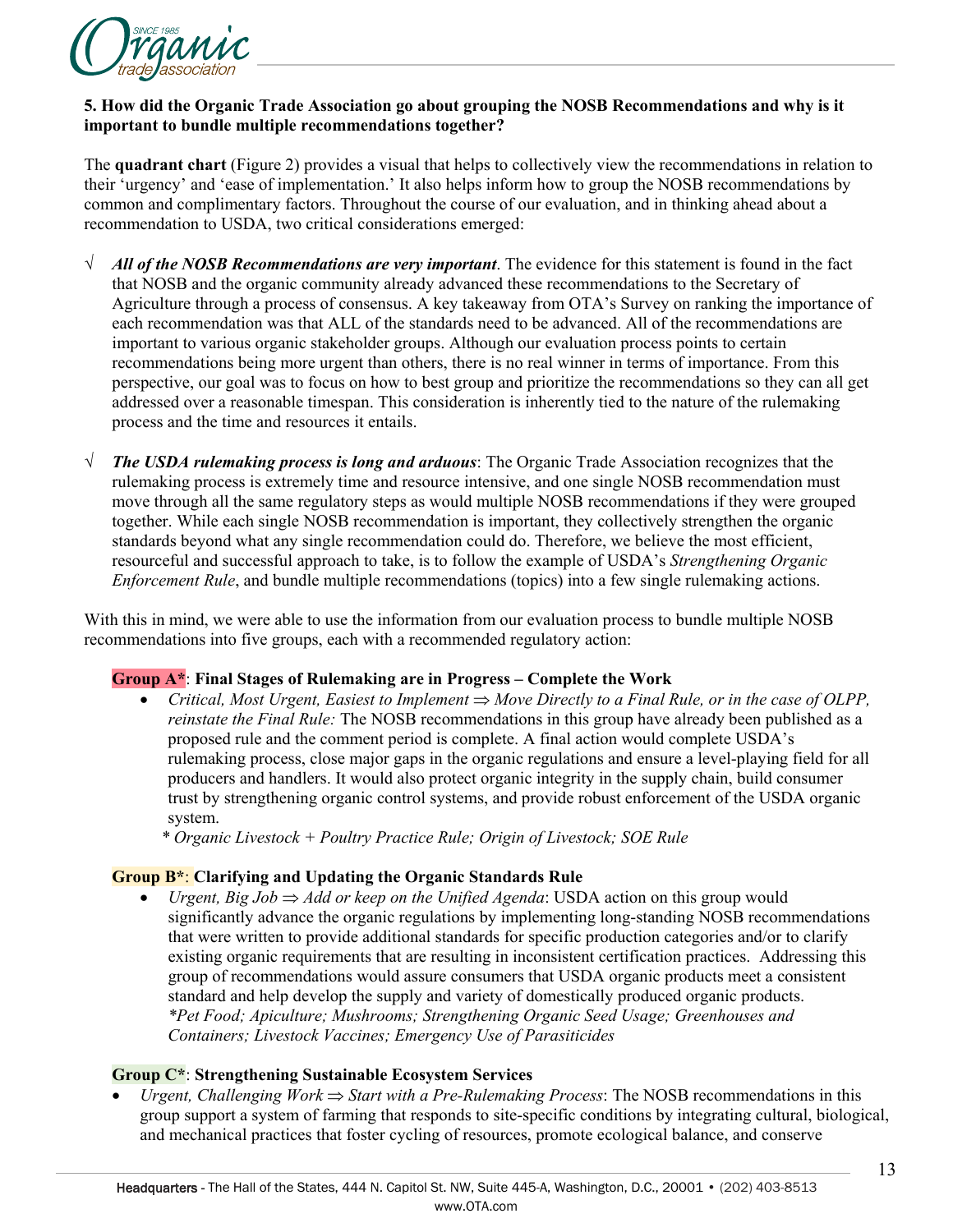

biodiversity. All of these activities play an important role in fighting climate change and lead to environmental benefits. A final rule on this group of NOSB Recommendations will further advance organic farming as a climate-change solution and as a provider of sustainable ecosystem services.

*\* Inert Ingredients; Biodegradable Mulch; Native Ecosystems*

#### **Group D\***: **New and Delineated Scopes of the Organic Regulations**

• *Urgent, Hard Slog* ⇒ *Start with a Pre-Rulemaking Process*: The NOSB recommendations in this group would create standards for new and delineated scopes of certification that currently fall outside of NOP's scope of oversight and enforcement. Inaction has led to the proliferation of inaccurate and misleading organic labels that go unregulated and unenforced. It has prevented major sectors of the industry from developing, and it creates barriers for expanding the scope of equivalency arrangements with major international trading partners. A final rule would help assure confidence in the legitimacy of products labeled as organic, it would help consumers understand that the term "organic" reflects a codified and transparent set of production and handling standards, and it would allow U.S. producers to compete in the organic seafood market.

*\*Aquaculture* and *Personal Care*

#### **Group E\***: **Updating the NOP Handbook**

• *Easier to Implement, Work in Partnership with the Certifying Agents* ⇒ *Update the NOP Handbook*: The NOSB recommendations in this group request NOP Guidance or Instruction. A similar Handbook "group action" approach was taken in October 2010, when NOP requested comments on five draft guidance documents. Once finalized, they were added to the NOP Handbook. The Organic Trade Association encourages the continued use of the NOP Handbook and we support its role in providing those who own, manage or certify organic operations with guidance and instruction that can assist in compliance with the organic regulations. We also believe this is an opportunity for NOP to work with accredited certifying agents to help inform and/or draft the Guidance based on the NOSB recommendations. Although the NOP Handbook does not have the force and effect of law, it is very helpful and supports the consistent implementation of the standards. Advancing this group of recommendations would add helpful updates to the NOP Handbook and assist in developing uniform regulatory decisions. This in turn would help assure consumers that organic products meet a consistent standard.

*\*Excluded Methods Terminology; Organic Seed Guidance; Genetic Integrity of Seed; Commercial Availability of Non-Organic Agricultural Ingredients (205.606)*

| <b>NOSB RECOMMENDATIONS</b>                 | Importance                                                                                                                                                                                                                                                                                                                                                               | <b>Ease of Implementation/Complexity</b>                                                                                                                                                                                                                                                                                                                                                 |
|---------------------------------------------|--------------------------------------------------------------------------------------------------------------------------------------------------------------------------------------------------------------------------------------------------------------------------------------------------------------------------------------------------------------------------|------------------------------------------------------------------------------------------------------------------------------------------------------------------------------------------------------------------------------------------------------------------------------------------------------------------------------------------------------------------------------------------|
| Organic Livestock + Poultry Practice (OLPP) | Needed to address market failure<br>Inaction has prevented industry from<br>developing/advancing<br>Highest priority for industry (public record)<br>Previously on USDA Unified Agenda<br>OIG weighed-in supportive or calling for action<br>Needed to reduce consumer confusion / ensure trust<br>Improves the environmental outcome of the Organic<br><b>Standards</b> | Final Rule Published (withdrawn prior to becoming<br>effective)<br>NOP responded favorably to NOSB recommendation<br><b>Unanimous NOSB Vote</b><br>Industry solutions privately adopted<br>Needed to clarify the intent of the regulations<br>Legal challenges/active lawsuits/unanswered legal<br>questions<br>Extensive changes to the regulation<br><b>External political factors</b> |
| Origin of Livestock (OOL)                   | Needed to address market failure<br>Inaction has prevented industry from<br>developing/advancing<br>Highest priority for industry (public record)<br><b>Currently on USDA Unified Agenda</b><br>Congressional oversight or deadline<br>OIG weighed-in supportive or calling for action                                                                                   | Proposed Rule published & Comment Period completed<br>NOP responded favorably to NOSB recommendation<br>Industry solutions privately adopted<br>Needed to clarify the intent of regulation<br>Unanimous NOSB Vote<br>Legal challenges/active lawsuits/unanswered legal<br>questions<br><b>External political factors</b>                                                                 |

#### **Appendix B: Evaluation Results for each NOSB Recommendation**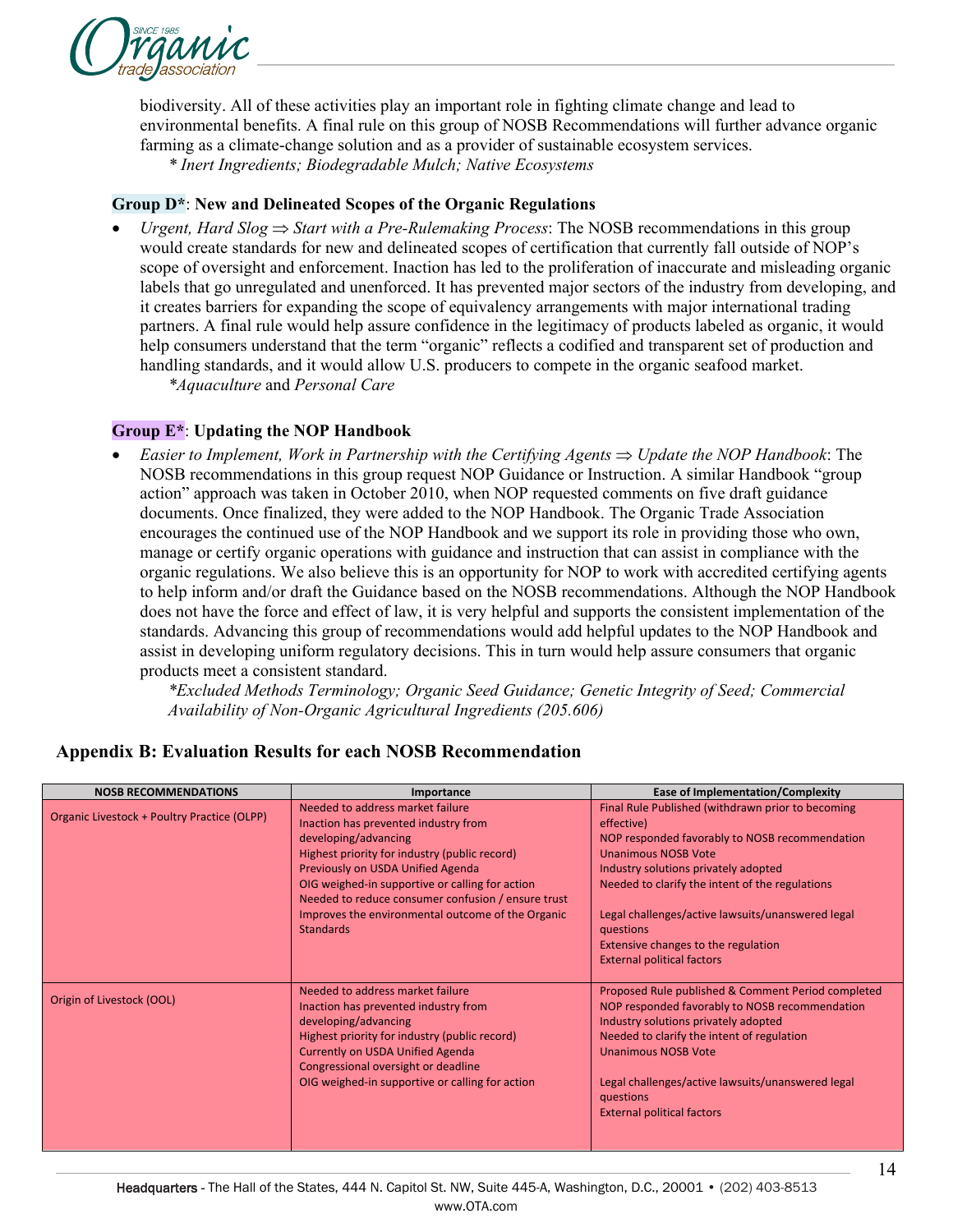

| <b>Strengthening Organic Enforcement (SOE):</b><br><b>Uncertified Handlers</b><br><b>Grower Groups</b><br><b>Calculating Organic Percentage</b><br><b>Retailer Compliance</b><br>Certifier + Inspector Oversight & Training | Needed to address market failure<br>Highest priority for industry (public record)<br>Congressional oversight or deadline<br>OIG weighed-in as supportive or calling for action<br>Currently listed on USDA Unified Agenda<br>Needed to reduce consumer confusion / ensure trust<br>Out of step with international norms | Proposed Rule published & Comment Period completed<br>NOP responded favorably to NOSB recommendation<br>Industry solutions privately adopted<br>Needed to clarify the intent of the regulations<br>Difficult/Costly to implement<br>Extensive changes to the regulation<br><b>External political factors</b><br>Additional NOSB work needed (retailer compliance?) |
|-----------------------------------------------------------------------------------------------------------------------------------------------------------------------------------------------------------------------------|-------------------------------------------------------------------------------------------------------------------------------------------------------------------------------------------------------------------------------------------------------------------------------------------------------------------------|--------------------------------------------------------------------------------------------------------------------------------------------------------------------------------------------------------------------------------------------------------------------------------------------------------------------------------------------------------------------|
| Pet Food                                                                                                                                                                                                                    | Needed to address market failure<br>Inaction has prevented industry from<br>developing/advancing<br>Needed to reduce consumer confusion / ensure trust<br>Previously listed on USDA Unified Agenda                                                                                                                      | <b>Unanimous NOSB Vote</b><br>Proposed Rule drafted but not published<br>NOP responded favorably to NOSB recommendation<br>Industry solutions privately adopted<br>Interagency involvement<br>Extensive changes to the regulation<br><b>New Scope</b><br>NOP considers it addressed                                                                                |
| Apiculture                                                                                                                                                                                                                  | Needed to address market failure<br>Inaction has prevented industry from<br>developing/advancing<br>Needed to reduce consumer confusion / ensure trust<br>Previously listed on USDA Unified Agenda<br>Out of step with international norms                                                                              | <b>Unanimous NOSB Vote</b><br>Industry solutions privately adopted<br>Proposed Rule drafted but not published<br>NOP responded favorably to NOSB recommendation<br>Extensive changes to the regulation<br><b>New Scope</b><br>NOP considers it addressed                                                                                                           |
| <b>Mushroom Production</b>                                                                                                                                                                                                  | Needed to address market failure<br>Inaction has prevented industry from<br>developing/advancing<br>Needed to reduce consumer confusion / ensure trust<br>Previously listed on USDA Unified Agenda<br>Out of step with international norms                                                                              | Proposed Rule drafted but not published<br>NOP responded favorably to NOSB recommendation<br>Industry solutions privately adopted<br>Extensive changes to the regulation<br><b>New Scope</b><br>NOP considers it addressed                                                                                                                                         |
| <b>Greenhouses and Container Production</b>                                                                                                                                                                                 | Needed to address market failure<br>Inaction has prevented industry from<br>developing/advancing<br>Needed to reduce consumer confusion / ensure trust<br>Highest priority for industry (Public Record & OTA<br>Survey)<br>Previously listed on USDA Unified Agenda<br>Out of step with international norms             | Industry solutions privately adopted<br>Legal challenges/active lawsuits<br>Controversial within organic community<br>Extensive changes to the regulation<br><b>New Scope</b><br>Difficult/Costly to implement<br><b>External political factors</b><br>NOP considers it addressed                                                                                  |
| <b>Organic Seed Usage - Rulemaking</b>                                                                                                                                                                                      | Needed to address market failure<br>Inaction has prevented industry from<br>developing/advancing<br>Needed to reduce consumer confusion / ensure trust<br>Highest priority for industry (OTA survey)<br>Out of step with international norms                                                                            | <b>Unanimous NOSB Vote</b><br>NOP responded favorably to NOSB recommendation<br>Industry solutions privately adopted<br>Needed to clarify the intent of the regulations<br><b>External political factors</b>                                                                                                                                                       |
| <b>Vaccines in Livestock</b>                                                                                                                                                                                                | Needed to address market failure<br>Inaction has prevented industry from<br>developing/advancing                                                                                                                                                                                                                        | <b>Unanimous NOSB Vote</b><br>Interagency involvement<br>Controversial within organic community<br>Difficult/Costly to implement<br><b>External political factors</b>                                                                                                                                                                                              |
| Parasiticides in Livestock                                                                                                                                                                                                  |                                                                                                                                                                                                                                                                                                                         | <b>Unanimous NOSB Vote</b><br>Industry solutions privately adopted<br>Needed to clarify the intent of the regulations                                                                                                                                                                                                                                              |
| Biodegradable Mulch                                                                                                                                                                                                         | Improves the environmental outcome of the Organic<br><b>Standards</b><br>Inaction has prevented industry from<br>developing/advancing                                                                                                                                                                                   | Proposed Rule published & Comment Period completed<br>NOP responded favorably to NOSB recommendation<br>Needed to clarify the intent of the regulation<br>Interagency involvement<br>Controversial within organic community                                                                                                                                        |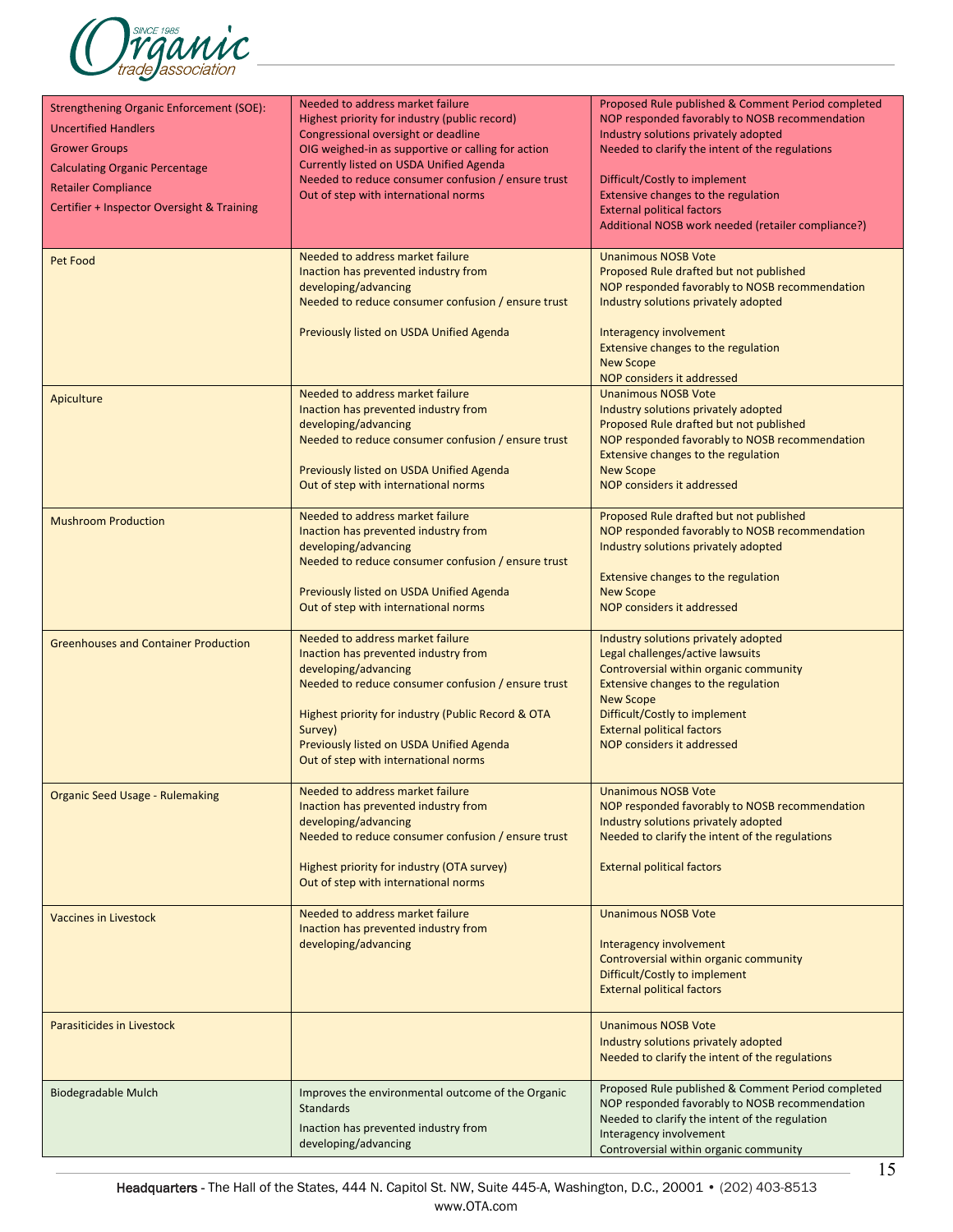

|                                                                                      | Previously listed on USDA Unified Agenda                                                                                                                                                                                                                                        | <b>External political factors</b><br>Additional NOSB work needed (currently on NOSB work<br>agenda)                                                                                                                                                                                                                                                                           |
|--------------------------------------------------------------------------------------|---------------------------------------------------------------------------------------------------------------------------------------------------------------------------------------------------------------------------------------------------------------------------------|-------------------------------------------------------------------------------------------------------------------------------------------------------------------------------------------------------------------------------------------------------------------------------------------------------------------------------------------------------------------------------|
| Inerts in Pest Controls                                                              | Improves the environmental outcome of the Organic<br><b>Standards</b><br>Inaction has prevented industry from<br>developing/advancing<br>Highest priority for industry (public record)<br>Needed to resolve Interagency Inconsistency                                           | NOP responded favorably to NOSB recommendation<br>Needed to clarify the intent of the regulations<br>Interagency involvement<br>Controversial within organic community<br>Difficult/Costly to implement<br>Extensive changes to the regulation - possibly                                                                                                                     |
| <b>Native Ecosystems</b>                                                             | Improves the environmental outcome of the Organic<br><b>Standards</b>                                                                                                                                                                                                           | Difficult/Costly to implement<br>Additional NOSB work needed<br>NOP considers it addressed (see NOSB recommendation<br>library)                                                                                                                                                                                                                                               |
| <b>Personal Care</b>                                                                 | Needed to address market failure<br>Inaction has prevented industry from<br>developing/advancing<br>Needed to reduce consumer confusion / ensure trust<br>Needed to resolve interagency inconsistency                                                                           | <b>Significant New Scope</b><br>Interagency involvement<br>Legal challenges/active lawsuits/unanswered legal<br>questions<br>Controversial within organic community<br>Extensive changes to the regulation<br><b>External political factors</b><br>Difficult/Costly to implement<br>NOP considers it addressed<br>Industry solutions privately adopted                        |
| Aquaculture                                                                          | Improves the environmental outcome of the Organic<br><b>Standards</b><br>Inaction has prevented industry from<br>developing/advancing<br>Needed to reduce consumer confusion / ensure trust<br>Previously listed on USDA Unified Agenda<br>Out of step with international norms | <b>Significant New Scope</b><br>Interagency involvement<br>Legal challenges/active lawsuits/unanswered legal<br>questions<br>Controversial within organic community<br>Extensive changes to the regulation<br><b>External political factors</b><br>Difficult/Costly to implement<br>Proposed Rule drafted but not published<br>NOP responded favorably to NOSB recommendation |
| <b>Excluded Methods Terminology - Guidance</b>                                       | Inaction has prevented industry from<br>developing/advancing<br>Out of step with international norms<br>Needed to reduce consumer confusion / ensure trust                                                                                                                      | <b>Unanimous NOSB Vote</b><br>Industry solutions privately adopted<br>Needed to clarify the intent of the regulations<br><b>External political factors</b><br>Industry solutions privately adopted                                                                                                                                                                            |
| Organic Seed Usage - Guidance (2019)                                                 | Improves the environmental outcome of the Organic<br><b>Standards</b><br>Needed to address market failure<br>Needed to reduce consumer confusion / ensure trust                                                                                                                 | <b>Unanimous NOSB Vote</b><br>Industry solutions privately adopted<br>Needed to clarify the intent of the regulations<br>NOP responded favorably to NOSB recommendation<br><b>External political factors</b><br>Controversial within organic community (more so than<br>the proposed rule itself)                                                                             |
| <b>Commercial Availability of Non-Organic</b><br>Agricultural Ingredients - Guidance | Needed to address market failure<br>Inaction has prevented industry from<br>developing/advancing                                                                                                                                                                                | <b>Unanimous NOSB Vote</b><br>Industry solutions privately adopted<br>Needed to clarify the intent of the regulations<br>NOP responded favorably to NOSB recommendation<br>NOP considers it addressed                                                                                                                                                                         |
| <b>Excluded Methods Prevention Strategy -</b><br>Guidance                            | Highest priority for industry (OTA Survey)<br>Needed to reduce consumer confusion / ensure trust                                                                                                                                                                                | <b>Unanimous NOSB Vote</b><br>Industry solutions privately adopted<br>Needed to clarify the intent of the regulations<br><b>External political factors</b><br>NOP responded favorably to NOSB recommendation                                                                                                                                                                  |
| Genetic Integrity Transparency of Seed<br>Grown on Organic Land - Instruction        | Needed to reduce consumer confusion / ensure trust                                                                                                                                                                                                                              | <b>Unanimous NOSB Vote</b><br><b>External political factors</b>                                                                                                                                                                                                                                                                                                               |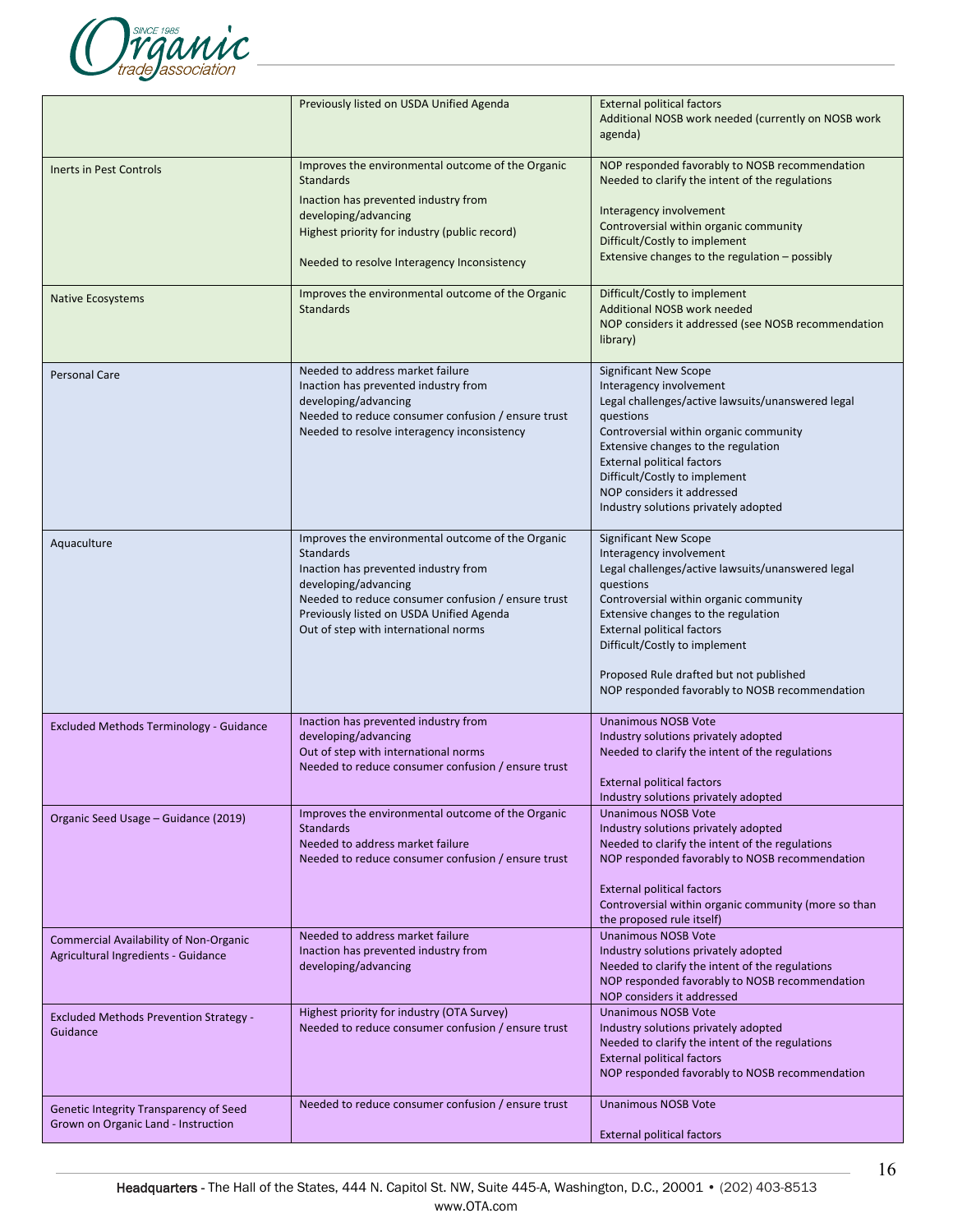

#### **Appendix C - NOSB RECOMMENDATIONS THAT HAVE NOT BEEN IMPLEMENTED BY A FINAL RULE**

**Apiculture (Rulemaking):** In 2010, NOSB recommended to establish specific production standards for organic apiculture (honeybee) production. This recommendation would minimize the wide variation currently used by applying the current livestock production standards to these production systems. Apiculture standards were previously listed on the Unified Agenda and NOP was developing a proposed rule although it was never published. Apiculture was removed from the Unified Agenda in 2018. There has been no formal action on rulemaking for practice standards although some inputs specific for apiculture production have been added to the National List.

**Aquaculture (Rulemaking):** Between 2007 and 2009, NOSB passed a series of recommendation to create new standards for organic aquaculture. Together the recommendations would authorize organic certification of aquatic plants and animals including finfish and molluscan shellfish, and establish specific standards for feed, health care, facilities, and living conditions for this unique type of livestock. Aquatic animals are currently excluded from the organic regulations; therefore, this series of recommendations would create a new certification scope and market for organic aquaculture products. Aquaculture was previously listed on the Unified Agenda and NOP had completed writing of a proposed rule although it was never published. Aquaculture was removed from the Unified Agenda in 2017.

**Biodegradable Mulch (Rulemaking):** Biodegradable biobased mulch film (BBMF) is currently listed on the National List of allowed materials for crop production as a weed barrier. The final rule to add BBMF to the National List was published September 30, 2014, in response to an NOSB Recommendation in fall 2012. The preamble to the final regulations adding BBMF to the National List require that BBMFs must not contain any non-biobased content (further explained in a 2019 NOP Memo). Because of the 100% biobased requirements, the final rule was not effective to allow use of the petitioned material intended to be allowed. Commercially available BBMFs contain around 20% biobased content, therefore there are no products on the market that meet the terms of the NOP allowance. An effective regulatory solution has not yet been identified. This is a current NOSB work agenda item.

**Calculating Organic Percentages of Organic Products (Rulemaking and Guidance):** In 2013, NOSB passed a recommendation to clarify the requirements for determining the percentage of organic ingredients in multi-ingredient products. The recommendation would make calculations based on "all ingredients", not "finished product", which is consistent with OFPA and NOP. The recommendation would standardize practices for developing self-calculating forms, excluding salt, excluding water, processed-single ingredient calculations, multi-ingredient product calculations, and organic labeling versus organic content. The recommendation also would ensure that the organic community with easily accessible, web based, detailed Guidance on these topics. In 2016, NOP published a Draft Guidance 5037 in an attempt to implement the recommendation, but this has not been finalized. Portions of the SOE Proposed Rule 2020 also partially address these issues.

**Certifier Oversight and Inspector Qualifications and Training (Rulemaking and Guidance)**: NOSB has passed a series of recommendations for the establishment of guidance to strengthen the training and qualification requirements for inspectors who perform on-site reviews of organic operations, and certification review personnel who assess the organic system plans of organic operations and the inspection reports of these operations. NOSB also passed a recommendation to develop criteria for risk-based accreditation and oversight of certifiers. Portions of the SOE Proposed Rule 2020 address these issues.

**Commercial Availability Criteria for Non-organic Agricultural Ingredients (Guidance)**: In 2007, NOSB passed a recommendation to establish standardized criteria to be used by NOSB, ACA's, and the organic industry when making commercial availability determinations for agricultural ingredients that are listed on §205.606. NOP accepted the NOSB Recommendation but has not taken action to implement the guidance.

**Excluded Methods Prevention Strategy (Guidance**): In 2015, NOSB passed a recommendation to develop guidance that identifies best management practices for organic operations to prevent unintended GE presence in seed and crop production, livestock production, and handling. NOP responded favorably to the recommendation but has not taken action on implementing the guidance.

**Excluded Methods Terminology (Guidance):** In 2016, NOSB passed a recommendation that would establish guidance for interpreting the excluded methods provision of the organic regulations. The recommendation includes definitions, principles, criteria that help address the increased diversity in types of genetic manipulations performed on seed, livestock and other inputs used in agriculture. The 2016 recommendation and subsequent recommendations between 2016-2019 identify specific technologies and whether they are prohibited under the existing regulatory definition of excluded methods. NOP has not taken action on implementing guidance.

**Genetic Integrity Transparency of Seed Grown On Organic Land (Instruction)**: In 2019, NOSB passed a recommendation to establish instructions for certifiers to inform certified producers that information on possible genetic contamination of seeds with GE equivalents could be obtained from their seed suppliers to improve transparency of genetic integrity of seed grown on organic land.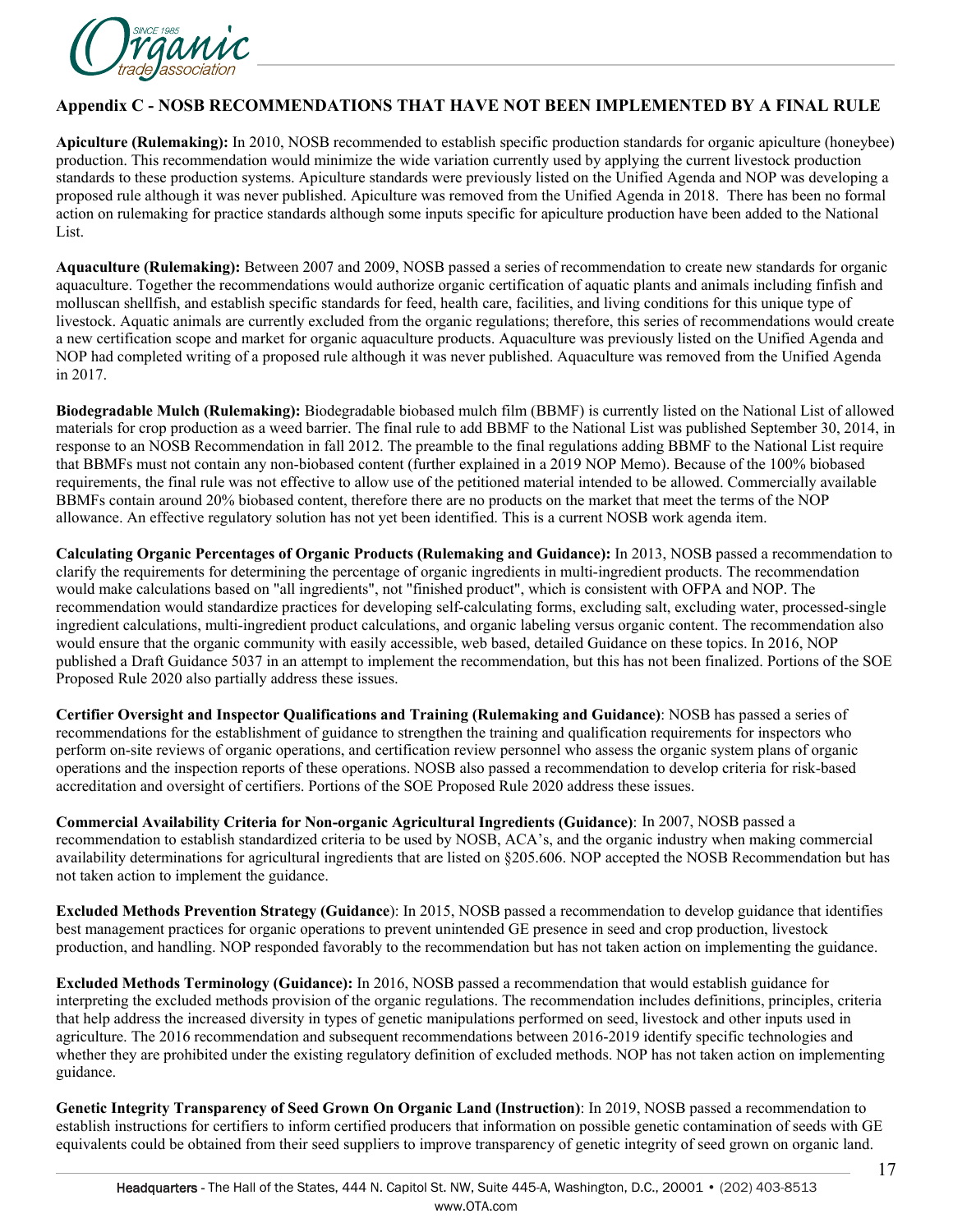

NOP's response to the recommendation was neutral (under review) and there has been no action on implementing the instruction.

**Greenhouse and Containers (Production Standards for Terrestrial Plants in Containers and Enclosures) (Rulemaking)**: In 2010, the NOSB passed a recommendation that would allow container and greenhouse production of organic crops under specific provisions that support natural and diverse soil ecology within the container, while prohibiting hydroponic production, with an exception for mushrooms, sprouts, and micro-greens. This recommendation would minimize the wide variation currently used by applying the current crop production standards to these production systems. Hydroponics is defined in the 2010 NOSB Recommendation as "the production of normally terrestrial, vascular plants in nutrient rich solutions or in an inert, porous, solid matrix bathed in nutrient rich solutions." In 2017, NOSB considered another proposal on hydroponics and container-growing, but the proposal did not pass. Hydroponics was the subject of recently litigation, where in the courts concluded that OFPA is ambiguous about hydroponics to the extent that USDA did not abuse its discretion in denying a petition for rulemaking to prohibit hydroponics based only on OFPA. NOP published a memo in 2019 attempting to clarify requirement for land-based container production although many questions still exist from certifiers about the requirements for container and greenhouse production. The Accredited Certifiers Association worked for 6+ months to develop best practices for certifying greenhouse and containers but were unable to come to consensus, and therefore communicated to NOP that inconsistent interpretations among certifiers can only be resolved through rulemaking. Wide variation of policies and significant inconsistencies continue to exist across certifiers, and operations are certifiershopping.

**Grower Groups (Rulemaking):** Between 2002 and 2008, the NOSB passed recommendations to establish specific requirements for certification of operations with multiple production units, sites or facilities-- including operations consisting of legally-constituted groups--based on their organic system plan, their internal control systems and other oversight provided by certifying agents. NOP published a Policy Memo in 2011 to instruct certifiers to use these recommendations until implementation was finalized. The 2020 Proposed Rule on Strengthening Organic Enforcement included a section on grower group certification.

**Inert Ingredients (Recommendation to Change the EPA List 4 Annotation**): EPA List 3 and 4 are no longer in use and the EPA requested that these references be removed from the NOP Regulations in 2010. In 2015, NOSB passed a recommendation that would revise the listing for inert ingredients at §205.601(m) and §205.603(e) to remove the outdated and obsolete references to EPA Lists 3 and 4, and replace with EPA's current mechanism for approving the least-toxic inert ingredients. In NOP's response to the 2015 NOSB Recommendation, NOP stated "The NOP has reviewed the NOSB's recommendation and plans to collaborate further with EPA's Safer Choice Program to develop a program for inert ingredient review, and to initiate notice and comment rulemaking to revise the annotations for inert ingredients at §205.601(m) and §205.603(e)." For a short time after the 2015 NOSB Recommendation was passed, NOP made some effort to provide verbal updates at NOSB meetings to the organic community on its progress of implementing the recommendation, although this has not occurred since 2016. At the Fall 2020 NOSB Meeting, the Board voted unanimously in favor a resolution calling for NOP action to resolve this regulatory interagency conflict and modernize the system for reviewing inert ingredients. NOP's response to the Fall 2020 resolution indicates it intends to publish an Advanced Notice of Proposed Rulemaking.

**Mushroom Production (Rulemaking)**: In 2001, NOSB passed a recommendation to establish specific standards for organic mushroom production. This recommendation would minimize variation among certifies applying the current crop production standards to these production systems. NOP was previously working on developing a proposed rule although it was never published. There has been no formal action on rulemaking for practice standards although some inputs specific for mushroom production have been added to the National List.

**Native Ecosystems (Eliminating the Incentive to Convert in Organic Production) (Rulemaking):** In 2018, NOSB recommended a requirement for a ten-year waiting period between conversion of land supporting native ecosystems and subsequent organic certification. NOP's response to the recommendation was neutral (under review) and NOP has not taken action on rulemaking.

**Organic Livestock + Poultry Practice (Animal Welfare) (Rulemaking):** The Organic Livestock and Poultry Practices Final Rule was published in 2017 but was subsequently withdrawn by the USDA in 2018. The rule defined appropriate requirements for space, density and outdoor access in organic poultry production, among other clarifications for how producers and handlers must treat livestock and chickens to ensure their health and well-being throughout life, including transport and slaughter, and physical alterations. The policies within the rule are based on unanimous NOSB recommendations and a decade of public NOSB meetings, lengthy discussions, public comment periods and consultation from organic producers, processors, consumers, and the veterinary and scientific community. The USDA's withdraw of the rule is the subject of ongoing litigation. In the time since USDA blocked implementation of the rule, NOSB has passed two unanimous resolutions urging immediate re-issuance of the rule as final (spring 2017 and spring 2021). USDA has been asked to rescind the withdrawal and reinstate the final OLPP Rule. USDA intends to request a voluntary remand to draft a proposed (only) rule.